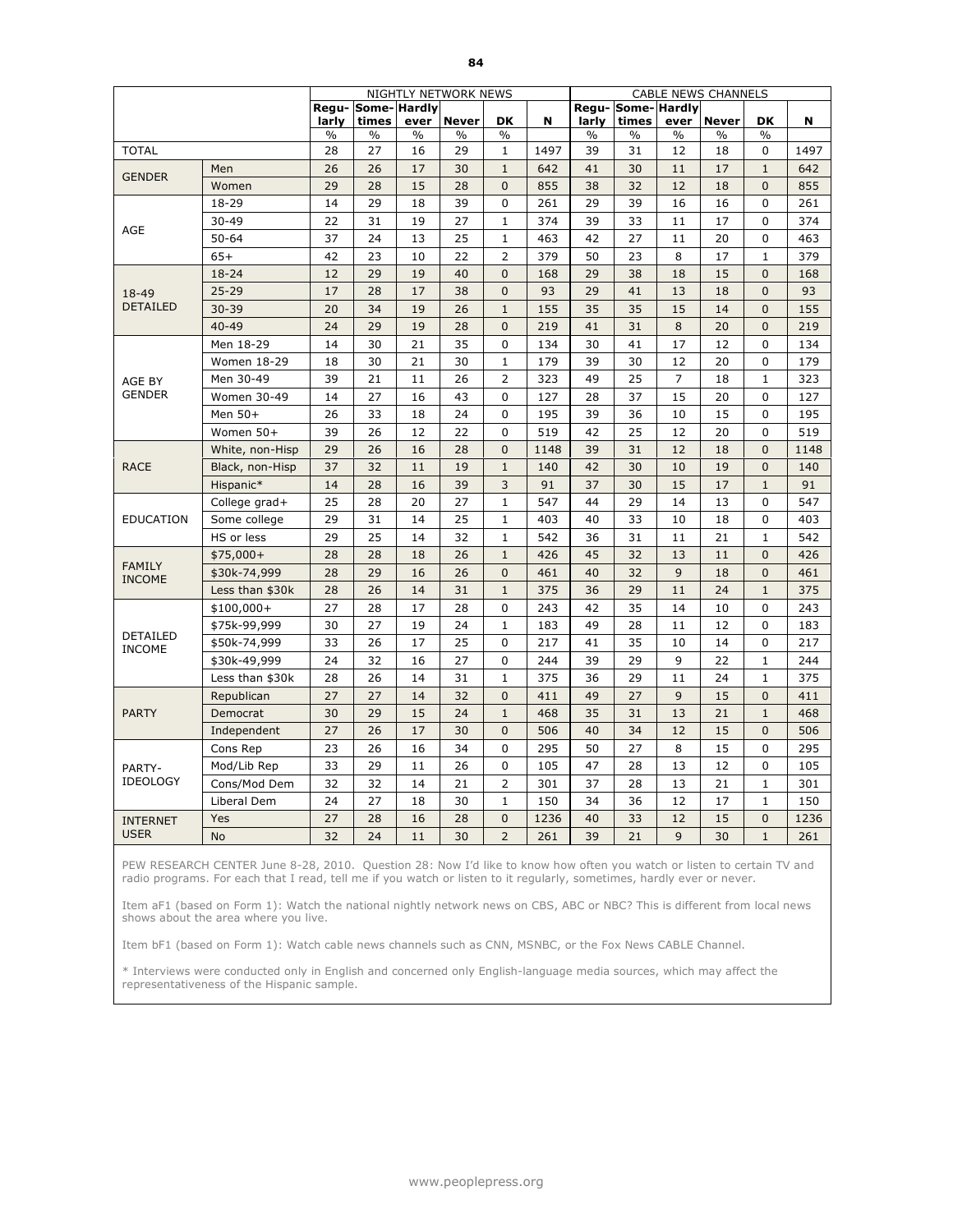|                           |                 |       |                             |                | LOCAL TELEVISION NEWS |                |      |                |                      |               | MORNING NEWS PROGRAMS |                |      |
|---------------------------|-----------------|-------|-----------------------------|----------------|-----------------------|----------------|------|----------------|----------------------|---------------|-----------------------|----------------|------|
|                           |                 | larly | Regu- Some- Hardly<br>times | ever           | <b>Never</b>          | <b>DK</b>      | N    | Regu-<br>larly | Some-Hardly<br>times | ever          | <b>Never</b>          | DK             | N    |
|                           |                 | $\%$  | $\%$                        | $\frac{0}{0}$  | $\frac{0}{0}$         | $\frac{0}{0}$  |      | $\frac{0}{0}$  | $\%$                 | $\frac{0}{0}$ | $\%$                  | $\frac{0}{0}$  |      |
| <b>TOTAL</b>              |                 | 50    | 26                          | 11             | 12                    | 0              | 3006 | 20             | 22                   | 16            | 42                    | 0              | 3006 |
| <b>GENDER</b>             | Men             | 48    | 25                          | 14             | 13                    | $1\,$          | 1295 | 14             | 20                   | 16            | 51                    | $\overline{0}$ | 1295 |
|                           | Women           | 53    | 27                          | 8              | 11                    | $\mathbf{0}$   | 1711 | 26             | 24                   | 16            | 34                    | $\mathbf{0}$   | 1711 |
|                           | 18-29           | 31    | 37                          | 15             | 17                    | 0              | 507  | 12             | 27                   | 20            | 42                    | 0              | 507  |
| AGE                       | $30 - 49$       | 48    | 27                          | 12             | 12                    | $\mathbf{1}$   | 766  | 18             | 21                   | 16            | 44                    | $\mathbf 0$    | 766  |
|                           | $50 - 64$       | 61    | 22                          | $\overline{7}$ | 10                    | 0              | 952  | 24             | 20                   | 15            | 41                    | $\mathbf 0$    | 952  |
|                           | $65+$           | 64    | 19                          | 8              | 9                     | $\mathbf{1}$   | 735  | 28             | 21                   | 12            | 39                    | $\mathbf{1}$   | 735  |
|                           | 18-24           | 28    | 41                          | 15             | 16                    | $\mathbf 0$    | 314  | 10             | 29                   | 21            | 40                    | $\overline{0}$ | 314  |
| 18-49                     | $25 - 29$       | 35    | 31                          | 15             | 20                    | $\mathbf{0}$   | 193  | 15             | 23                   | 17            | 44                    | $\mathbf{0}$   | 193  |
| <b>DETAILED</b>           | $30 - 39$       | 46    | 26                          | 13             | 15                    | $\mathbf{0}$   | 335  | 17             | 22                   | 17            | 45                    | $\mathbf{0}$   | 335  |
|                           | $40 - 49$       | 50    | 28                          | 12             | 9                     | $\mathbf{1}$   | 431  | 20             | 21                   | 16            | 43                    | $\mathbf{0}$   | 431  |
|                           | Men 18-29       | 31    | 33                          | 17             | 19                    | 0              | 266  | 6              | 24                   | 19            | 50                    | 0              | 266  |
|                           | Women 18-29     | 44    | 26                          | 16             | 13                    | $\mathbf{1}$   | 351  | 11             | 18                   | 16            | 55                    | $\mathbf 0$    | 351  |
| AGE BY                    | Men 30-49       | 61    | 21                          | 9              | 9                     | $\mathbf{1}$   | 666  | 20             | 18                   | 14            | 47                    | $\mathbf{1}$   | 666  |
| <b>GENDER</b>             | Women 30-49     | 31    | 41                          | 13             | 15                    | $\mathbf 0$    | 241  | 19             | 29                   | 20            | 32                    | $\mathbf 0$    | 241  |
|                           | Men 50+         | 52    | 29                          | 8              | 11                    | 0              | 415  | 25             | 25                   | 17            | 34                    | 0              | 415  |
|                           | Women 50+       | 63    | 20                          | $\overline{7}$ | 9                     | $\mathbf{1}$   | 1021 | 30             | 22                   | 14            | 34                    | $\mathbf 0$    | 1021 |
|                           | White, non-Hisp | 51    | 26                          | 11             | 11                    | $\mathbf{0}$   | 2308 | 20             | 20                   | 16            | 44                    | $\mathbf{0}$   | 2308 |
| <b>RACE</b>               | Black, non-Hisp | 61    | 24                          | 5              | 9                     | $\mathbf{1}$   | 283  | 32             | 30                   | 14            | 23                    | $\mathbf{0}$   | 283  |
|                           | Hispanic*       | 42    | 31                          | 12             | 15                    | $\mathbf{0}$   | 187  | 15             | 27                   | 17            | 41                    | $\mathbf{1}$   | 187  |
|                           | College grad+   | 48    | 25                          | 14             | 13                    | 0              | 1099 | 21             | 16                   | 18            | 45                    | $\Omega$       | 1099 |
| <b>EDUCATION</b>          | Some college    | 49    | 28                          | 10             | 13                    | 0              | 785  | 17             | 23                   | 17            | 42                    | $\mathbf 0$    | 785  |
|                           | HS or less      | 52    | 26                          | 9              | 11                    | $\mathbf{1}$   | 1110 | 21             | 25                   | 14            | 39                    | $\mathbf 0$    | 1110 |
| <b>FAMILY</b>             | $$75,000+$      | 50    | 24                          | 12             | 14                    | $\mathbf{0}$   | 855  | 20             | 19                   | 16            | 45                    | $\mathbf{0}$   | 855  |
| <b>INCOME</b>             | \$30k-74,999    | 54    | 27                          | 10             | 9                     | $\overline{0}$ | 946  | 19             | 21                   | 19            | 41                    | $\Omega$       | 946  |
|                           | Less than \$30k | 49    | 28                          | 10             | 11                    | $\mathbf{1}$   | 725  | 23             | 26                   | 13            | 38                    | $\overline{0}$ | 725  |
|                           | $$100,000+$     | 48    | 25                          | 13             | 14                    | 0              | 496  | 19             | 18                   | 16            | 47                    | $\Omega$       | 496  |
|                           | \$75k-99,999    | 51    | 22                          | 11             | 15                    | 0              | 359  | 22             | 20                   | 16            | 42                    | $\Omega$       | 359  |
| DETAILED<br><b>INCOME</b> | \$50k-74,999    | 57    | 24                          | 11             | 9                     | $\mathbf 0$    | 445  | 21             | 19                   | 22            | 38                    | 0              | 445  |
|                           | \$30k-49,999    | 51    | 29                          | 10             | 9                     | $\mathbf{1}$   | 501  | 18             | 22                   | 16            | 44                    | $\mathbf 0$    | 501  |
|                           | Less than \$30k | 49    | 28                          | 10             | 11                    | $\mathbf{1}$   | 725  | 23             | 26                   | 13            | 38                    | $\Omega$       | 725  |
|                           | Republican      | 51    | 28                          | 9              | 11                    | $\mathbf{1}$   | 841  | 18             | 23                   | 15            | 43                    | $\mathbf{0}$   | 841  |
| <b>PARTY</b>              | Democrat        | 54    | 24                          | 11             | 11                    | $\overline{0}$ | 961  | 26             | 23                   | 15            | 35                    | $\mathbf{0}$   | 961  |
|                           | Independent     | 48    | 28                          | 12             | 12                    | $\mathbf{0}$   | 993  | 17             | 20                   | 18            | 44                    | $\mathbf{0}$   | 993  |
|                           | Cons Rep        | 50    | 27                          | 10             | 13                    | 0              | 580  | 15             | 22                   | 15            | 47                    | $\Omega$       | 580  |
| PARTY-                    | Mod/Lib Rep     | 54    | 31                          | 8              | 7                     | $\mathbf{1}$   | 238  | 22             | 27                   | 16            | 34                    | 0              | 238  |
| <b>IDEOLOGY</b>           | Cons/Mod Dem    | 61    | 22                          | 8              | 9                     | $\mathbf 0$    | 612  | 29             | 25                   | 15            | 31                    | $\mathbf 0$    | 612  |
|                           | Liberal Dem     | 40    | 28                          | 17             | 14                    | 0              | 307  | 21             | 21                   | 14            | 44                    | $\mathbf{1}$   | 307  |
| <b>INTERNET</b>           | Yes             | 49    | 27                          | 12             | 12                    | $\mathbf{0}$   | 2474 | 19             | 22                   | 17            | 42                    | $\mathbf{0}$   | 2474 |
| <b>USER</b>               | <b>No</b>       | 56    | 23                          | 8              | 12                    | $\overline{2}$ | 532  | 25             | 24                   | 11            | 39                    | $\mathbf{1}$   | 532  |

Item k: Watch the local news about your viewing area, which usually comes on before or after the national news in the evening and again later at night.

Item o: Watch the Today Show, Good Morning America or the Early Show.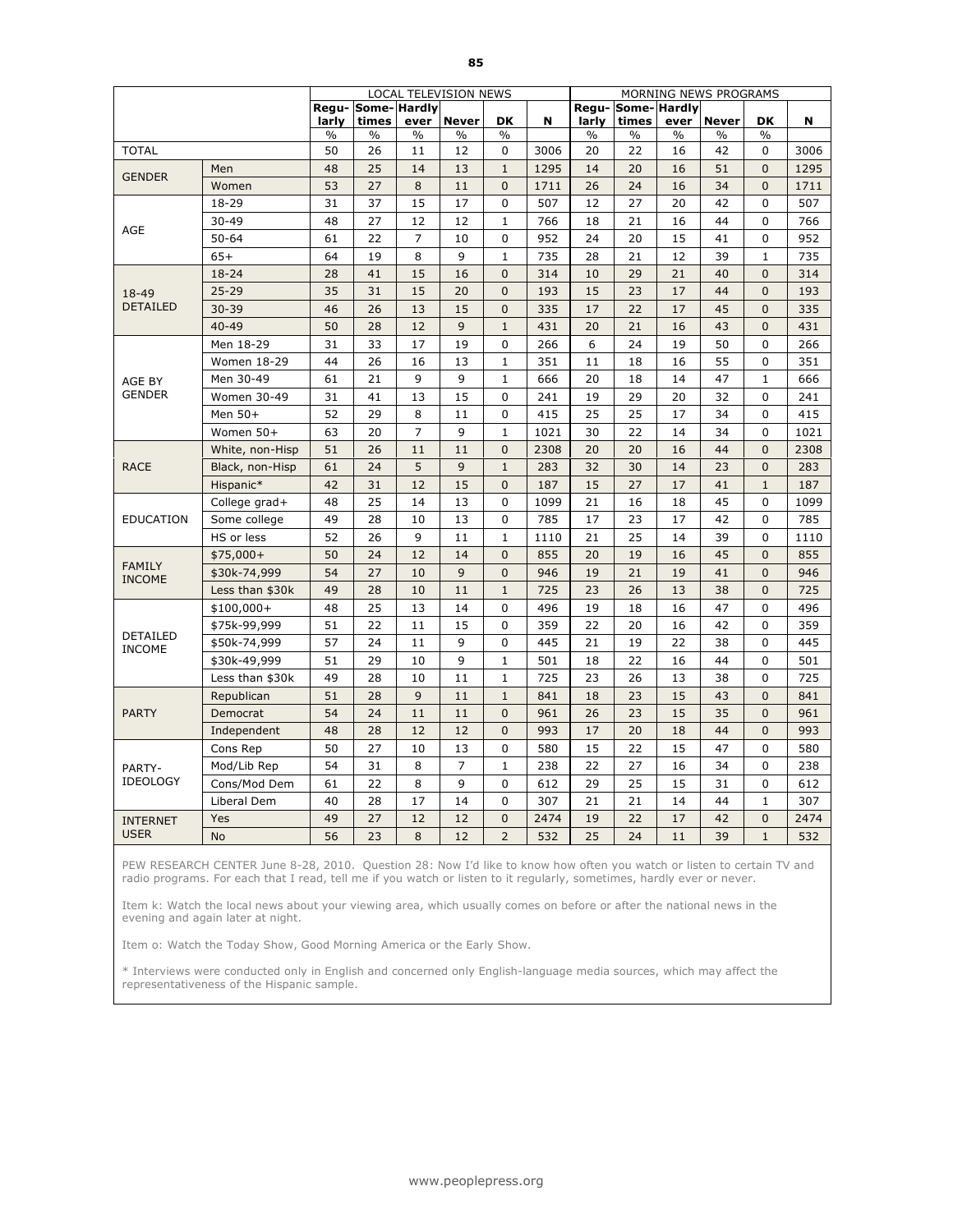|                                  |                 |               |                           |               | <b>CNN</b>   |                |      |                |                      |               | FOX NEWS CABLE CHANNEL |                |      |
|----------------------------------|-----------------|---------------|---------------------------|---------------|--------------|----------------|------|----------------|----------------------|---------------|------------------------|----------------|------|
|                                  |                 | larly         | Regu-Some-Hardly<br>times | ever          | <b>Never</b> | DK             | N    | Regu-<br>larly | Some-Hardly<br>times | ever          | <b>Never</b>           | <b>DK</b>      | N    |
|                                  |                 | $\frac{0}{0}$ | $\frac{0}{0}$             | $\frac{0}{0}$ | $\%$         | $\frac{0}{0}$  |      | $\frac{0}{0}$  | $\frac{0}{0}$        | $\frac{0}{0}$ | $\frac{0}{0}$          | $\frac{0}{0}$  |      |
| <b>TOTAL</b>                     |                 | 18            | 32                        | 17            | 32           | 0              | 1509 | 23             | 26                   | 14            | 37                     | 0              | 1509 |
| <b>GENDER</b>                    | Men             | 16            | 29                        | 22            | 32           | $\overline{0}$ | 653  | 22             | 26                   | 15            | 37                     | $\Omega$       | 653  |
|                                  | Women           | 20            | 34                        | 13            | 32           | $\mathbf 0$    | 856  | 24             | 26                   | 13            | 36                     | $\mathbf 1$    | 856  |
|                                  | 18-29           | 13            | 33                        | 20            | 34           | $\Omega$       | 246  | 17             | 27                   | 14            | 42                     | 0              | 246  |
| AGE                              | $30 - 49$       | 19            | 32                        | 18            | 31           | 0              | 392  | 21             | 27                   | 14            | 37                     | 1              | 392  |
|                                  | $50 - 64$       | 18            | 31                        | 18            | 32           | $\Omega$       | 489  | 26             | 26                   | 15            | 33                     | $\mathbf{1}$   | 489  |
|                                  | $65+$           | 21            | 34                        | 13            | 31           | $\mathbf{1}$   | 356  | 30             | 25                   | 12            | 33                     | $\mathbf 0$    | 356  |
|                                  | 18-24           | 12            | 35                        | 20            | 33           | $\mathbf 0$    | 146  | 15             | 26                   | 17            | 41                     | $\overline{0}$ | 146  |
| 18-49                            | $25 - 29$       | 15            | 30                        | 19            | 36           | $\overline{0}$ | 100  | 18             | 29                   | 9             | 44                     | $\Omega$       | 100  |
| <b>DETAILED</b>                  | $30 - 39$       | 18            | 30                        | 15            | 38           | $\Omega$       | 180  | 21             | 25                   | 11            | 42                     | $\overline{0}$ | 180  |
|                                  | $40 - 49$       | 20            | 34                        | 21            | 25           | $\mathbf 0$    | 212  | 22             | 29                   | 16            | 32                     | $\mathbf{1}$   | 212  |
|                                  | Men 18-29       | 13            | 28                        | 25            | 34           | 0              | 132  | 16             | 24                   | 16            | 43                     | $\Omega$       | 132  |
|                                  | Women 18-29     | 16            | 30                        | 24            | 30           | 0              | 172  | 17             | 31                   | 14            | 38                     | $\Omega$       | 172  |
| AGE BY                           | Men 30-49       | 19            | 29                        | 19            | 31           | $\Omega$       | 343  | 31             | 23                   | 14            | 31                     | $\mathbf{0}$   | 343  |
| <b>GENDER</b>                    | Women 30-49     | 15            | 39                        | 13            | 34           | 0              | 114  | 17             | 32                   | 11            | 40                     | $\mathbf 0$    | 114  |
|                                  | Men 50+         | 22            | 33                        | 12            | 33           | 0              | 220  | 26             | 23                   | 13            | 37                     | 1              | 220  |
|                                  | Women 50+       | 19            | 35                        | 14            | 31           | $\mathbf{1}$   | 502  | 25             | 27                   | 13            | 35                     | $\Omega$       | 502  |
|                                  | White, non-Hisp | 15            | 32                        | 19            | 33           | $\overline{0}$ | 1160 | 24             | 25                   | 13            | 37                     | $\Omega$       | 1160 |
| <b>RACE</b>                      | Black, non-Hisp | 32            | 40                        | 15            | 14           | $\mathbf 0$    | 143  | 26             | 29                   | 15            | 29                     | $\mathbf{1}$   | 143  |
|                                  | Hispanic*       | 26            | 28                        | 11            | 35           | $\mathbf 0$    | 96   | 17             | 30                   | 14            | 37                     | $\overline{2}$ | 96   |
|                                  | College grad+   | 21            | 33                        | 20            | 26           | 0              | 552  | 23             | 22                   | 12            | 43                     | $\mathbf 0$    | 552  |
| <b>EDUCATION</b>                 | Some college    | 14            | 32                        | 19            | 35           | 0              | 382  | 24             | 25                   | 14            | 37                     | 0              | 382  |
|                                  | HS or less      | 18            | 31                        | 15            | 35           | $\mathbf{1}$   | 568  | 23             | 29                   | 15            | 32                     | $\mathbf{1}$   | 568  |
|                                  | $$75,000+$      | 19            | 34                        | 19            | 27           | $\overline{0}$ | 429  | 22             | 25                   | 10            | 43                     | $\mathbf{0}$   | 429  |
| <b>FAMILY</b><br><b>INCOME</b>   | \$30k-74,999    | 18            | 32                        | 18            | 31           | $\mathbf 0$    | 485  | 26             | 24                   | 17            | 33                     | $\Omega$       | 485  |
|                                  | Less than \$30k | 20            | 29                        | 16            | 34           | $\mathbf 1$    | 350  | 22             | 29                   | 15            | 33                     | $\mathbf 1$    | 350  |
|                                  | $$100,000+$     | 20            | 35                        | 17            | 28           | 0              | 253  | 22             | 24                   | 11            | 43                     | 0              | 253  |
|                                  | \$75k-99,999    | 18            | 32                        | 23            | 26           | 0              | 176  | 22             | 26                   | 8             | 44                     | $\mathbf 0$    | 176  |
| <b>DETAILED</b><br><b>INCOME</b> | \$50k-74,999    | 19            | 32                        | 21            | 28           | 0              | 228  | 28             | 24                   | 15            | 33                     | $\Omega$       | 228  |
|                                  | \$30k-49,999    | 17            | 33                        | 17            | 33           | 0              | 257  | 24             | 24                   | 18            | 33                     | $\overline{0}$ | 257  |
|                                  | Less than \$30k | 20            | 29                        | 16            | 34           | $\mathbf{1}$   | 350  | 22             | 29                   | 15            | 33                     | $\mathbf{1}$   | 350  |
|                                  | Republican      | 12            | 29                        | 21            | 37           | $\mathbf 0$    | 430  | 40             | 31                   | 9             | 21                     | $\mathbf{0}$   | 430  |
| <b>PARTY</b>                     | Democrat        | 25            | 33                        | 16            | 26           | $\overline{0}$ | 493  | 15             | 23                   | 17            | 45                     | $\mathbf{1}$   | 493  |
|                                  | Independent     | 17            | 33                        | 18            | 32           | $\mathbf 0$    | 487  | 20             | 27                   | 15            | 38                     | $\mathbf 1$    | 487  |
|                                  | Cons Rep        | 10            | 26                        | 23            | 40           | $\mathbf{1}$   | 285  | 48             | 29                   | 6             | 17                     | 0              | 285  |
| PARTY-                           | Mod/Lib Rep     | 18            | 35                        | 16            | 31           | 0              | 133  | 27             | 30                   | 16            | 27                     | $\mathbf 0$    | 133  |
| <b>IDEOLOGY</b>                  | Cons/Mod Dem    | 24            | 36                        | 15            | 25           | $\Omega$       | 311  | 18             | 25                   | 17            | 39                     | $\mathbf{1}$   | 311  |
|                                  | Liberal Dem     | 26            | 28                        | 18            | 28           | $\mathbf{0}$   | 157  | $\overline{7}$ | 16                   | 16            | 61                     | $\Omega$       | 157  |
| <b>INTERNET</b>                  | Yes             | 18            | 32                        | 19            | 32           | $\overline{0}$ | 1238 | 23             | 25                   | 14            | 38                     | $\mathbf{0}$   | 1238 |
| <b>USER</b>                      | <b>No</b>       | 20            | 33                        | 12            | 34           | $\mathbf{1}$   | 271  | 22             | 31                   | 12            | 33                     | $\overline{2}$ | 271  |

Item gF2 (based on Form 2): Watch CNN.

Item hF2 (based on Form 2): Watch the Fox News CABLE Channel.

\* Interviews were conducted only in English and concerned only English-language media sources, which may affect the representativeness of the Hispanic sample.

www.peoplepress.org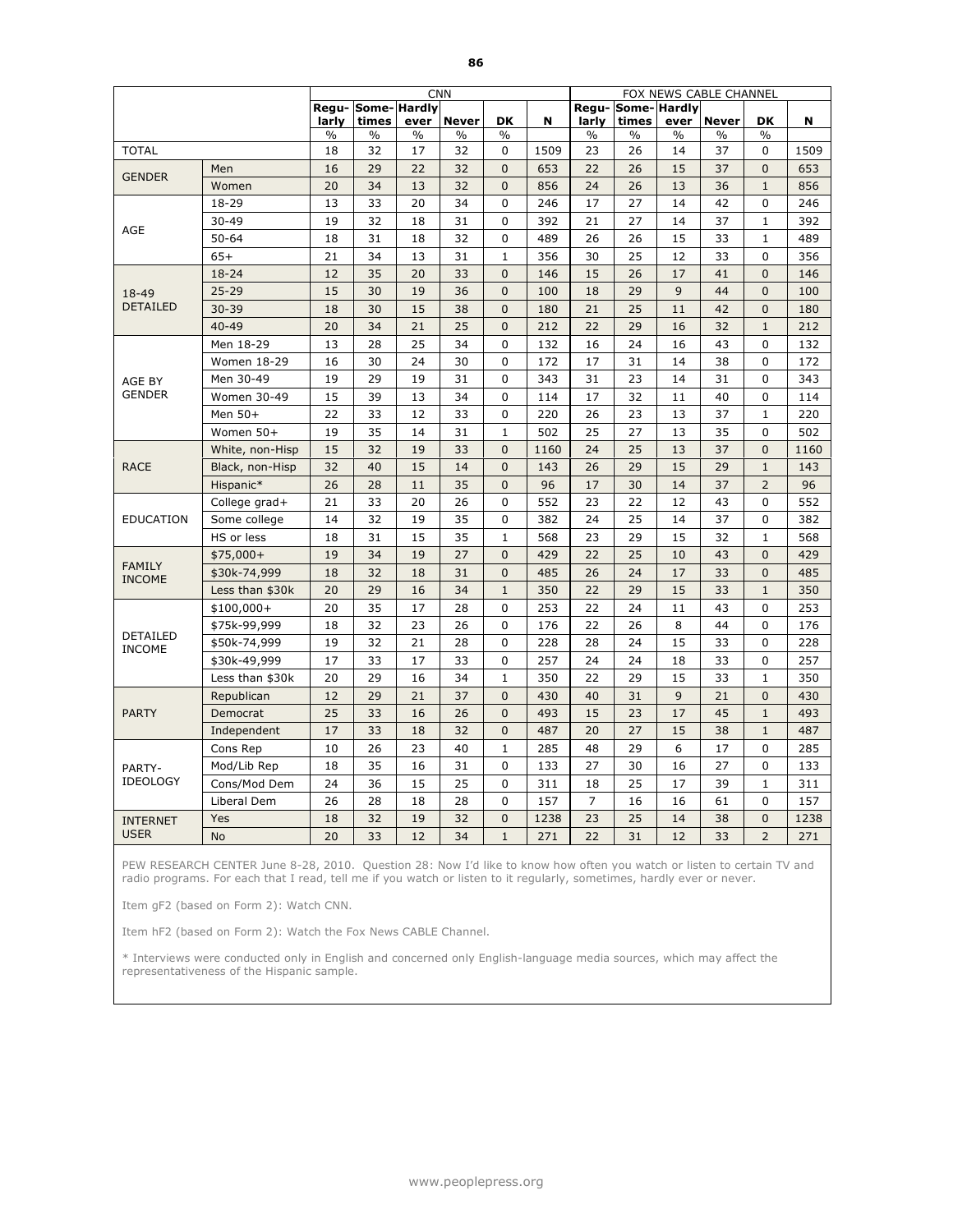|                                |                    |                |                             |               | <b>MSNBC</b> |                |      |                         |                           |               | C-SPAN        |                |      |
|--------------------------------|--------------------|----------------|-----------------------------|---------------|--------------|----------------|------|-------------------------|---------------------------|---------------|---------------|----------------|------|
|                                |                    | larly          | Regu- Some- Hardly<br>times | ever          | <b>Never</b> | DK             | N    | larly                   | Regu-Some-Hardly<br>times | ever          | <b>Never</b>  | DK             | N    |
|                                |                    | $\%$           | $\%$                        | $\frac{0}{0}$ | $\%$         | $\%$           |      | $\frac{0}{0}$           | $\frac{0}{0}$             | $\frac{0}{0}$ | $\frac{0}{0}$ | $\frac{0}{0}$  |      |
| <b>TOTAL</b>                   |                    | 11             | 28                          | 19            | 41           | 1              | 1509 | $\overline{4}$          | 17                        | 19            | 60            | 1              | 3006 |
| <b>GENDER</b>                  | Men                | 10             | 25                          | 20            | 44           | $\mathbf{0}$   | 653  | $\overline{4}$          | 17                        | 20            | 58            | $\mathbf{1}$   | 1295 |
|                                | Women              | 11             | 31                          | 18            | 39           | $\mathbf{1}$   | 856  | $\overline{4}$          | 16                        | 18            | 61            | $\mathbf{1}$   | 1711 |
|                                | 18-29              | $\overline{4}$ | 29                          | 20            | 47           | 0              | 246  | $\overline{2}$          | 14                        | 17            | 67            | $\mathbf{1}$   | 507  |
| AGE                            | 30-49              | 11             | 30                          | 19            | 40           | $\mathbf 0$    | 392  | $\overline{4}$          | 17                        | 21            | 58            | 1              | 766  |
|                                | $50 - 64$          | 13             | 28                          | 20            | 38           | $\mathbf 0$    | 489  | 3                       | 18                        | 19            | 59            | $\mathbf{1}$   | 952  |
|                                | $65+$              | 14             | 25                          | 17            | 42           | $\overline{2}$ | 356  | 5                       | 18                        | 18            | 56            | 3              | 735  |
|                                | 18-24              | $\overline{4}$ | 29                          | 20            | 48           | $\mathbf{0}$   | 146  | $\overline{2}$          | 13                        | 17            | 67            | $1\,$          | 314  |
| 18-49                          | $25 - 29$          | 6              | 29                          | 20            | 46           | $\mathbf{0}$   | 100  | $\mathbf{1}$            | 16                        | 16            | 66            | $\mathbf{1}$   | 193  |
| <b>DETAILED</b>                | $30 - 39$          | 10             | 27                          | 19            | 43           | $\mathbf 1$    | 180  | $\overline{4}$          | 14                        | 19            | 62            | $\mathbf{1}$   | 335  |
|                                | $40 - 49$          | 11             | 33                          | 19            | 37           | $\mathbf{0}$   | 212  | $\overline{4}$          | 19                        | 22            | 54            | $\overline{0}$ | 431  |
|                                | Men 18-29          | $\overline{4}$ | 25                          | 18            | 52           | $\Omega$       | 132  | $\overline{2}$          | 17                        | 18            | 62            | $\mathbf{1}$   | 266  |
|                                | <b>Women 18-29</b> | 10             | 26                          | 20            | 44           | $\mathbf 0$    | 172  | 4                       | 16                        | 22            | 57            | $\mathbf{1}$   | 351  |
| AGE BY                         | Men 30-49          | 12             | 25                          | 22            | 40           | $\mathbf{1}$   | 343  | $\overline{4}$          | 18                        | 20            | 57            | $\mathbf{1}$   | 666  |
| <b>GENDER</b>                  | Women 30-49        | $\overline{4}$ | 33                          | 21            | 41           | $\mathbf 0$    | 114  | $\overline{2}$          | 12                        | 15            | 71            | $\mathbf{1}$   | 241  |
|                                | Men 50+            | 11             | 34                          | 18            | 37           | $\mathbf{1}$   | 220  | $\overline{4}$          | 17                        | 20            | 59            | $\Omega$       | 415  |
|                                | Women 50+          | 14             | 29                          | 16            | 40           | $\mathbf{1}$   | 502  | 4                       | 18                        | 18            | 59            | $\overline{2}$ | 1021 |
|                                | White, non-Hisp    | 10             | 28                          | 20            | 42           | $\mathbf{1}$   | 1160 | 3                       | 15                        | 19            | 63            | $\Omega$       | 2308 |
| <b>RACE</b>                    | Black, non-Hisp    | 19             | 34                          | 15            | 30           | $\overline{2}$ | 143  | $\overline{7}$          | 25                        | 17            | 48            | $\overline{2}$ | 283  |
|                                | Hispanic*          | 10             | 28                          | 22            | 40           | $\mathbf{0}$   | 96   | $\overline{4}$          | 21                        | 18            | 54            | 3              | 187  |
|                                | College grad+      | 12             | 27                          | 23            | 37           | 0              | 552  | 4                       | 16                        | 25            | 54            | $\mathbf{1}$   | 1099 |
| <b>EDUCATION</b>               | Some college       | 11             | 26                          | 19            | 43           | $\mathbf{1}$   | 382  | $\overline{2}$          | 19                        | 18            | 59            | $\mathbf{1}$   | 785  |
|                                | HS or less         | 9              | 31                          | 16            | 43           | $\mathbf{1}$   | 568  | $\overline{4}$          | 16                        | 15            | 64            | $\overline{2}$ | 1110 |
|                                | $$75,000+$         | 10             | 29                          | 21            | 40           | $\mathbf 0$    | 429  | 3                       | 16                        | 24            | 57            | $\mathbf{0}$   | 855  |
| <b>FAMILY</b><br><b>INCOME</b> | \$30k-74,999       | 13             | 30                          | 19            | 37           | $\mathbf{1}$   | 485  | $\overline{4}$          | 19                        | 20            | 56            | $\mathbf{1}$   | 946  |
|                                | Less than \$30k    | 9              | 28                          | 16            | 47           | $\mathbf 1$    | 350  | $\overline{4}$          | 17                        | 14            | 64            | $\mathbf{1}$   | 725  |
|                                | $$100,000+$        | 12             | 27                          | 18            | 43           | 0              | 253  | $\overline{2}$          | 16                        | 24            | 57            | $\mathbf{1}$   | 496  |
|                                | \$75k-99,999       | 9              | 31                          | 24            | 36           | $\mathbf 0$    | 176  | 5                       | 15                        | 23            | 56            | $\mathbf 0$    | 359  |
| DETAILED<br><b>INCOME</b>      | \$50k-74,999       | 16             | 27                          | 19            | 38           | $\mathbf{1}$   | 228  | $\overline{\mathbf{4}}$ | 19                        | 22            | 55            | $\mathbf{0}$   | 445  |
|                                | \$30k-49,999       | 11             | 33                          | 20            | 36           | $\mathbf{1}$   | 257  | 4                       | 20                        | 19            | 57            | $\mathbf 1$    | 501  |
|                                | Less than \$30k    | 9              | 28                          | 16            | 47           | $\mathbf{1}$   | 350  | 4                       | 17                        | 14            | 64            | $\mathbf{1}$   | 725  |
|                                | Republican         | 6              | 25                          | 20            | 49           | $\mathbf{1}$   | 430  | 3                       | 14                        | 20            | 63            | $\Omega$       | 841  |
| <b>PARTY</b>                   | Democrat           | 16             | 33                          | 17            | 33           | $\mathbf 1$    | 493  | 5                       | 21                        | 19            | 54            | $\mathbf{1}$   | 961  |
|                                | Independent        | 10             | 29                          | 21            | 40           | $\mathbf{0}$   | 487  | 3                       | 16                        | 19            | 62            | $\mathbf{1}$   | 993  |
|                                | Cons Rep           | 5              | 24                          | 20            | 51           | $\Omega$       | 285  | $\overline{2}$          | 15                        | 20            | 62            | $\Omega$       | 580  |
| PARTY-                         | Mod/Lib Rep        | $\overline{7}$ | 29                          | 21            | 43           | $\mathbf{1}$   | 133  | 3                       | 12                        | 22            | 62            | $\mathbf{1}$   | 238  |
| <b>IDEOLOGY</b>                | Cons/Mod Dem       | 17             | 35                          | 17            | 30           | $\mathbf{1}$   | 311  | 6                       | 20                        | 19            | 54            | $\mathbf{1}$   | 612  |
|                                | Liberal Dem        | 18             | 25                          | 17            | 40           | $\mathbf{0}$   | 157  | 3                       | 22                        | 20            | 54            | $\Omega$       | 307  |
| <b>INTERNET</b>                | Yes                | 10             | 29                          | 20            | 41           | $\mathbf{0}$   | 1238 | 3                       | 17                        | 21            | 59            | $\mathbf{1}$   | 2474 |
| <b>USER</b>                    | <b>No</b>          | 12             | 27                          | 14            | 45           | $\overline{2}$ | 271  | $\overline{4}$          | 17                        | 11            | 64            | $\overline{3}$ | 532  |

Item iF2 (based on Form 2): Watch MSNBC.

Item l: Watch C-SPAN.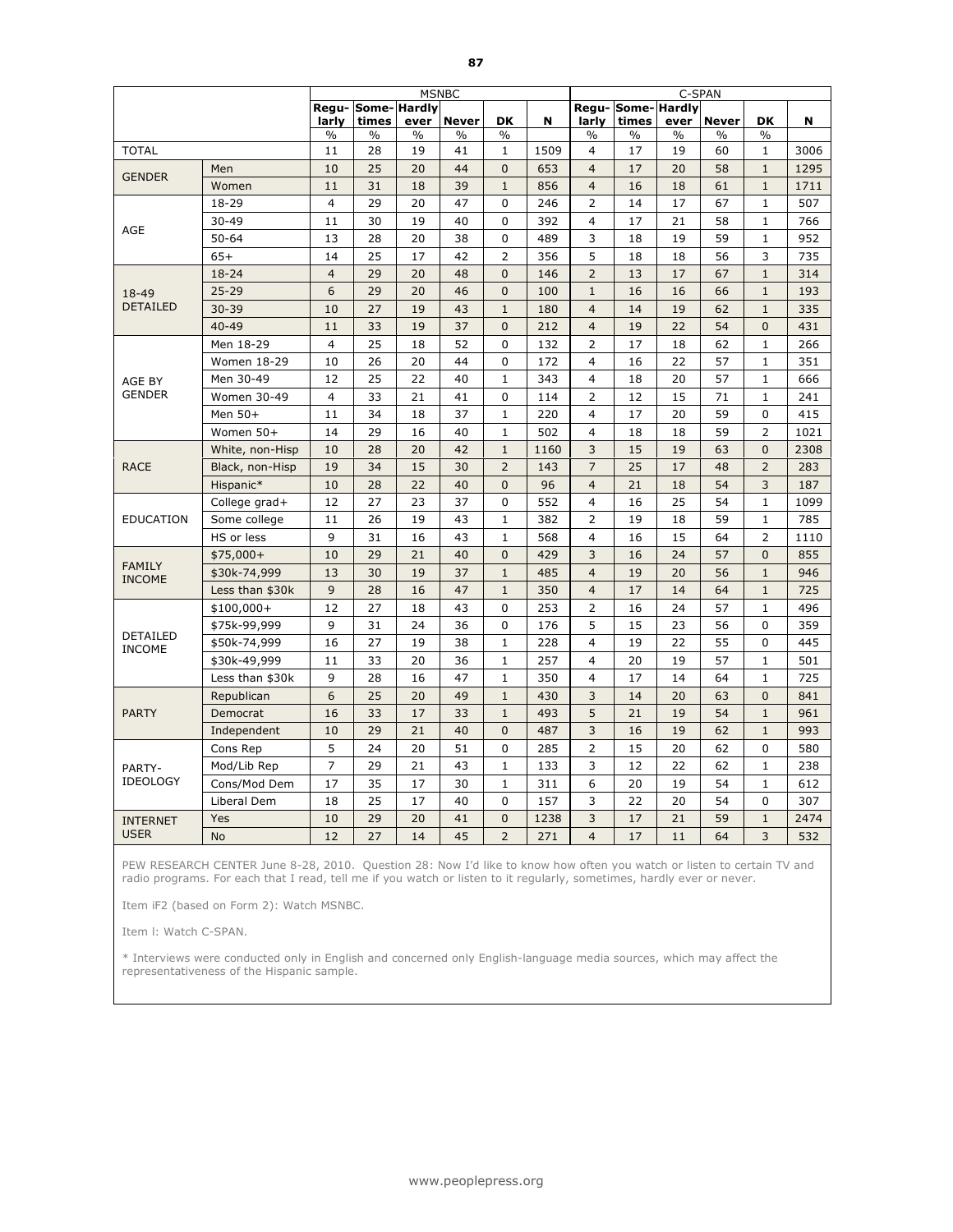|                                |                 |       |                             |      | POLITICAL CALL-IN RADIO SHOWS |                |      |                | SUNDAY NEWS-AND-POLITICS SHOWS |      |              |                |      |
|--------------------------------|-----------------|-------|-----------------------------|------|-------------------------------|----------------|------|----------------|--------------------------------|------|--------------|----------------|------|
|                                |                 | larly | Regu- Some- Hardly<br>times | ever | <b>Never</b>                  | <b>DK</b>      | N    | larly          | Regu-Some-Hardly<br>times      | ever | <b>Never</b> | <b>DK</b>      | N    |
|                                |                 | $\%$  | %                           | $\%$ | %                             | $\frac{0}{6}$  |      | $\frac{0}{6}$  | $\%$                           | $\%$ | $\%$         | $\frac{0}{6}$  |      |
| <b>TOTAL</b>                   |                 | 16    | 23                          | 20   | 42                            | 0              | 3006 | 11             | 20                             | 16   | 52           | 0              | 3006 |
| <b>GENDER</b>                  | Men             | 19    | 23                          | 21   | 37                            | $\mathbf{0}$   | 1295 | 11             | 21                             | 17   | 51           | $\mathbf{1}$   | 1295 |
|                                | Women           | 13    | 22                          | 18   | 46                            | $\mathbf{0}$   | 1711 | 12             | 19                             | 16   | 53           | $\Omega$       | 1711 |
|                                | 18-29           | 14    | 24                          | 22   | 41                            | 0              | 507  | 5              | 11                             | 15   | 69           | $\mathbf 0$    | 507  |
|                                | $30 - 49$       | 19    | 24                          | 19   | 38                            | 0              | 766  | 10             | 22                             | 17   | 51           | $\Omega$       | 766  |
| AGE                            | $50 - 64$       | 16    | 22                          | 20   | 41                            | 0              | 952  | 15             | 23                             | 16   | 46           | $\mathbf 0$    | 952  |
|                                | $65+$           | 10    | 21                          | 17   | 52                            | $\mathbf 1$    | 735  | 19             | 23                             | 16   | 40           | $\overline{2}$ | 735  |
|                                | $18 - 24$       | 13    | 22                          | 23   | 42                            | $\mathbf{0}$   | 314  | 3              | 11                             | 16   | 70           | $\mathbf{0}$   | 314  |
| 18-49                          | $25 - 29$       | 14    | 27                          | 19   | 39                            | $\overline{0}$ | 193  | $\overline{7}$ | 10                             | 15   | 68           | $\Omega$       | 193  |
| <b>DETAILED</b>                | $30 - 39$       | 23    | 23                          | 19   | 35                            | $\mathbf{0}$   | 335  | 6              | 18                             | 19   | 57           | $\Omega$       | 335  |
|                                | $40 - 49$       | 15    | 26                          | 19   | 40                            | $\overline{0}$ | 431  | 13             | 25                             | 15   | 46           | $\overline{0}$ | 431  |
|                                | Men 18-29       | 16    | 24                          | 23   | 37                            | 0              | 266  | 5              | 10                             | 15   | 70           | 0              | 266  |
|                                | Women 18-29     | 22    | 23                          | 20   | 34                            | 0              | 351  | 9              | 23                             | 17   | 51           | 0              | 351  |
| AGE BY                         | Men 30-49       | 17    | 23                          | 21   | 39                            | 0              | 666  | 16             | 25                             | 17   | 40           | $\mathbf{1}$   | 666  |
| <b>GENDER</b>                  | Women 30-49     | 11    | 24                          | 21   | 45                            | 0              | 241  | $\overline{4}$ | 11                             | 16   | 69           | $\Omega$       | 241  |
|                                | Men 50+         | 16    | 25                          | 18   | 41                            | $\mathbf{0}$   | 415  | 10             | 21                             | 17   | 52           | $\Omega$       | 415  |
|                                | Women 50+       | 11    | 20                          | 17   | 51                            | $\mathbf 1$    | 1021 | 16             | 21                             | 15   | 47           | $\mathbf 0$    | 1021 |
|                                | White, non-Hisp | 16    | 22                          | 20   | 41                            | $\overline{0}$ | 2308 | 11             | 18                             | 17   | 54           | $\mathbf{0}$   | 2308 |
| <b>RACE</b>                    | Black, non-Hisp | 11    | 29                          | 17   | 42                            | $\overline{0}$ | 283  | 15             | 31                             | 12   | 41           | $\mathbf{1}$   | 283  |
|                                | Hispanic*       | 12    | 21                          | 16   | 51                            | $\overline{0}$ | 187  | 10             | 18                             | 16   | 56           | $\mathbf{0}$   | 187  |
|                                | College grad+   | 21    | 26                          | 21   | 32                            | 0              | 1099 | 16             | 21                             | 19   | 44           | $\pmb{0}$      | 1099 |
| <b>EDUCATION</b>               | Some college    | 18    | 21                          | 20   | 41                            | 0              | 785  | 9              | 18                             | 14   | 58           | 0              | 785  |
|                                | HS or less      | 10    | 22                          | 18   | 49                            | 0              | 1110 | 10             | 19                             | 15   | 55           | $\mathbf{1}$   | 1110 |
|                                | $$75,000+$      | 20    | 26                          | 22   | 32                            | $\mathbf{0}$   | 855  | 14             | 21                             | 18   | 47           | $\mathbf{0}$   | 855  |
| <b>FAMILY</b><br><b>INCOME</b> | \$30k-74,999    | 18    | 24                          | 19   | 38                            | $\overline{0}$ | 946  | 11             | 19                             | 16   | 53           | $\mathbf{0}$   | 946  |
|                                | Less than \$30k | 10    | 20                          | 21   | 48                            | $\overline{0}$ | 725  | 10             | 18                             | 17   | 54           | $\mathbf{1}$   | 725  |
|                                | $$100,000+$     | 21    | 26                          | 20   | 33                            | 0              | 496  | 14             | 22                             | 17   | 46           | 0              | 496  |
|                                | \$75k-99,999    | 18    | 26                          | 25   | 30                            | 0              | 359  | 13             | 20                             | 20   | 47           | 0              | 359  |
| DETAILED<br><b>INCOME</b>      | \$50k-74,999    | 20    | 26                          | 22   | 32                            | 0              | 445  | 13             | 20                             | 17   | 50           | $\mathbf{1}$   | 445  |
|                                | \$30k-49,999    | 17    | 23                          | 18   | 43                            | 0              | 501  | 10             | 19                             | 14   | 56           | 0              | 501  |
|                                | Less than \$30k | 10    | 20                          | 21   | 48                            | $\Omega$       | 725  | 10             | 18                             | 17   | 54           | $\mathbf{1}$   | 725  |
|                                | Republican      | 20    | 25                          | 19   | 35                            | $\overline{0}$ | 841  | 11             | 17                             | 17   | 55           | $\mathbf{0}$   | 841  |
| <b>PARTY</b>                   | Democrat        | 11    | 23                          | 21   | 45                            | $\overline{0}$ | 961  | 13             | 25                             | 15   | 46           | $\mathbf{1}$   | 961  |
|                                | Independent     | 18    | 23                          | 20   | 39                            | $\mathbf{0}$   | 993  | 11             | 18                             | 17   | 54           | $\mathbf{0}$   | 993  |
|                                | Cons Rep        | 25    | 28                          | 17   | 30                            | 0              | 580  | 11             | 18                             | 18   | 53           | $\Omega$       | 580  |
| PARTY-                         | Mod/Lib Rep     | 10    | 22                          | 24   | 44                            | 0              | 238  | 11             | 17                             | 15   | 57           | 0              | 238  |
| <b>IDEOLOGY</b>                | Cons/Mod Dem    | 10    | 23                          | 22   | 45                            | $\Omega$       | 612  | 14             | 25                             | 15   | 45           | $\mathbf 1$    | 612  |
|                                | Liberal Dem     | 13    | 23                          | 20   | 44                            | 0              | 307  | 13             | 23                             | 14   | 49           | 0              | 307  |
| <b>INTERNET</b>                | Yes             | 18    | 24                          | 21   | 37                            | $\overline{0}$ | 2474 | 11             | 19                             | 17   | 53           | $\mathbf{0}$   | 2474 |
| <b>USER</b>                    | <b>No</b>       | 5     | 16                          | 16   | 63                            | $\mathbf{1}$   | 532  | 14             | 23                             | 14   | 48           | $\overline{2}$ | 532  |

PEW RESEARCH CENTER June 8-28, 2010.

Question 36: How often, if ever, do you listen to radio shows that invite listeners to call in to discuss current events, public issues and politics—regularly, sometimes, hardly ever or never?

Question 28p: Now I'd like to know how often you watch or listen to certain TV and radio programs. For each that I read, tell me if you watch or listen to it regularly, sometimes, hardly ever or never. … Watch Sunday morning news shows, such as Meet the Press, This Week or Face the Nation.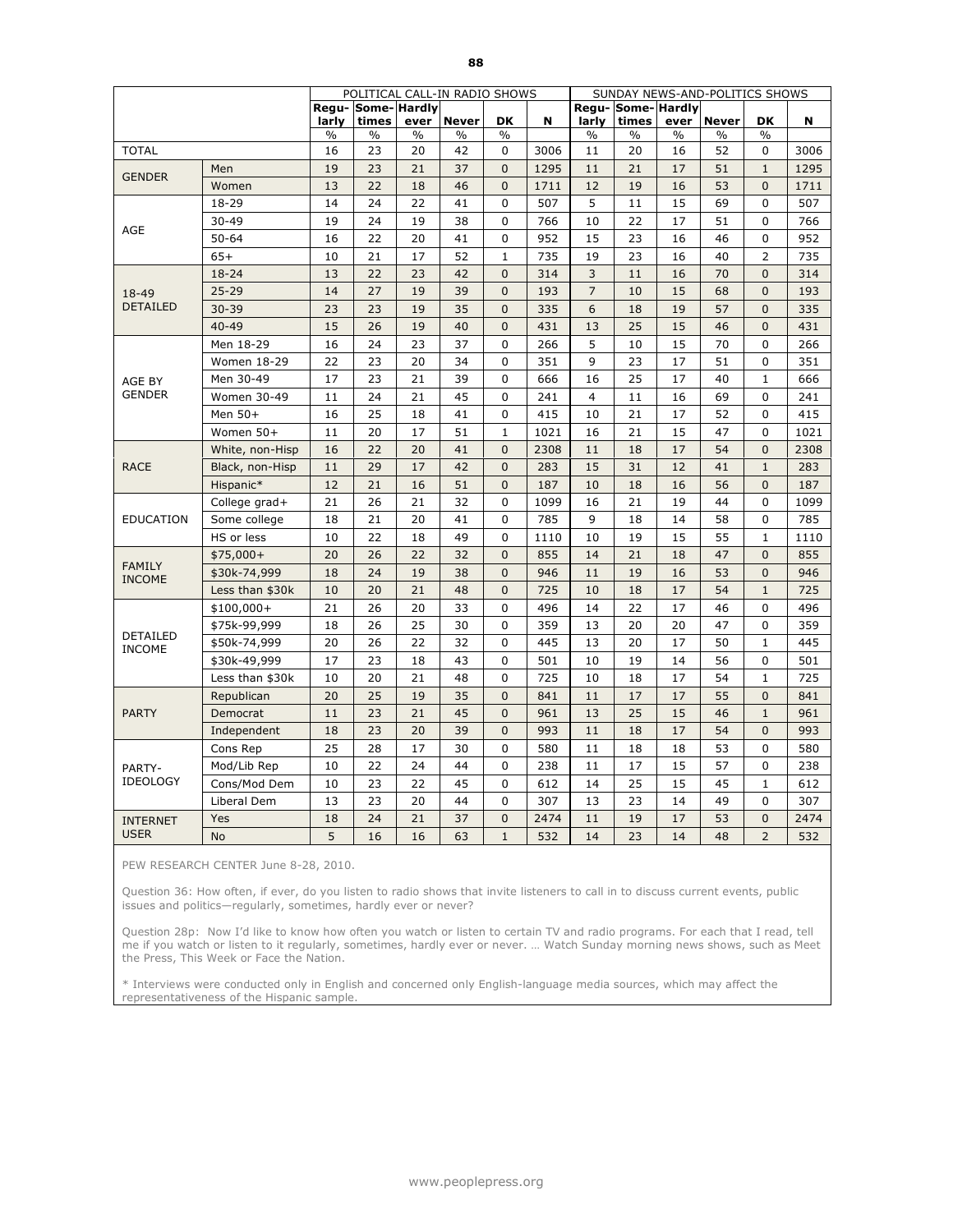|                                  |                 |                |                           |               | <b>NEWS MAGAZINES</b> |                |      |                |                           |      | ATLANTIC / NEW YORKER / HARPER'S |                |      |
|----------------------------------|-----------------|----------------|---------------------------|---------------|-----------------------|----------------|------|----------------|---------------------------|------|----------------------------------|----------------|------|
|                                  |                 | larly          | Regu-Some-Hardly<br>times | ever          | <b>Never</b>          | DK             | N    | larly          | Regu-Some-Hardly<br>times | ever | <b>Never</b>                     | <b>DK</b>      | N    |
|                                  |                 | $\%$           | $\%$                      | $\frac{0}{0}$ | %                     | $\frac{0}{0}$  |      | $\frac{0}{0}$  | %                         | $\%$ | $\%$                             | $\%$           |      |
| <b>TOTAL</b>                     |                 | 8              | 27                        | 24            | 40                    | 0              | 3006 | 3              | 8                         | 15   | 74                               | 0              | 3006 |
| <b>GENDER</b>                    | Men             | 10             | 26                        | 25            | 40                    | $\mathbf{0}$   | 1295 | 3              | $\overline{7}$            | 14   | 76                               | $\Omega$       | 1295 |
|                                  | Women           | $\overline{7}$ | 28                        | 24            | 41                    | $\overline{0}$ | 1711 | $\overline{2}$ | 8                         | 16   | 73                               | $\mathbf{0}$   | 1711 |
|                                  | 18-29           | 9              | 30                        | 24            | 36                    | $\Omega$       | 507  | $\overline{2}$ | 11                        | 16   | 71                               | $\Omega$       | 507  |
| AGE                              | $30 - 49$       | 8              | 27                        | 27            | 38                    | $\mathbf 0$    | 766  | $\overline{2}$ | $\overline{7}$            | 17   | 74                               | $\mathbf 0$    | 766  |
|                                  | $50 - 64$       | 8              | 25                        | 23            | 44                    | 0              | 952  | 3              | $\overline{7}$            | 13   | 77                               | $\mathbf 0$    | 952  |
|                                  | $65+$           | 10             | 24                        | 22            | 44                    | $\mathbf{1}$   | 735  | 3              | 6                         | 15   | 74                               | $\mathbf 0$    | 735  |
|                                  | $18 - 24$       | 9              | 30                        | 25            | 36                    | $\mathbf{0}$   | 314  | 3              | 12                        | 16   | 69                               | $\mathbf{0}$   | 314  |
| 18-49                            | $25 - 29$       | 9              | 31                        | 23            | 37                    | $\mathbf 0$    | 193  | $\overline{2}$ | 10                        | 16   | 73                               | $\overline{0}$ | 193  |
| <b>DETAILED</b>                  | $30 - 39$       | 8              | 28                        | 23            | 40                    | $\mathbf 0$    | 335  | 3              | 6                         | 17   | 74                               | $\mathbf{1}$   | 335  |
|                                  | $40 - 49$       | $\overline{7}$ | 26                        | 30            | 36                    | $\mathbf{0}$   | 431  | $\mathbf{1}$   | $\overline{7}$            | 17   | 74                               | $\mathbf{0}$   | 431  |
|                                  | Men 18-29       | 12             | 30                        | 23            | 35                    | 0              | 266  | 3              | 12                        | 13   | 72                               | $\Omega$       | 266  |
|                                  | Women 18-29     | $\overline{7}$ | 25                        | 28            | 40                    | 0              | 351  | $\overline{2}$ | 4                         | 14   | 80                               | $\mathbf{1}$   | 351  |
| AGE BY                           | Men 30-49       | 10             | 24                        | 23            | 42                    | 0              | 666  | $\overline{4}$ | 6                         | 15   | 75                               | $\mathbf{0}$   | 666  |
| <b>GENDER</b>                    | Women 30-49     | 5              | 31                        | 25            | 38                    | $\mathbf{0}$   | 241  | $\mathbf{1}$   | 9                         | 20   | 70                               | $\Omega$       | 241  |
|                                  | Men 50+         | 8              | 29                        | 26            | 36                    | 0              | 415  | 2              | 9                         | 20   | 69                               | 0              | 415  |
|                                  | Women 50+       | $\overline{7}$ | 25                        | 22            | 45                    | 0              | 1021 | 3              | $\overline{7}$            | 13   | 77                               | $\Omega$       | 1021 |
|                                  | White, non-Hisp | 9              | 25                        | 26            | 41                    | $\mathbf{0}$   | 2308 | 3              | 6                         | 14   | 77                               | $\Omega$       | 2308 |
| <b>RACE</b>                      | Black, non-Hisp | 9              | 31                        | 21            | 40                    | $\mathbf{0}$   | 283  | $\overline{3}$ | 12                        | 18   | 67                               | $\overline{0}$ | 283  |
|                                  | Hispanic*       | $\overline{7}$ | 33                        | 21            | 39                    | $\Omega$       | 187  | $\overline{2}$ | 12                        | 19   | 66                               | $\mathbf{1}$   | 187  |
|                                  | College grad+   | 14             | 29                        | 29            | 27                    | 0              | 1099 | 5              | 10                        | 20   | 65                               | $\mathbf 0$    | 1099 |
| <b>EDUCATION</b>                 | Some college    | 10             | 27                        | 24            | 39                    | 0              | 785  | $\mathbf{1}$   | $\overline{7}$            | 16   | 76                               | $\mathbf 0$    | 785  |
|                                  | HS or less      | $\overline{4}$ | 25                        | 22            | 49                    | 0              | 1110 | $\overline{2}$ | 6                         | 12   | 80                               | $\mathbf 0$    | 1110 |
|                                  | $$75,000+$      | 14             | 26                        | 29            | 31                    | $\mathbf{0}$   | 855  | 5              | 8                         | 18   | 68                               | $\Omega$       | 855  |
| <b>FAMILY</b><br><b>INCOME</b>   | \$30k-74,999    | 9              | 28                        | 26            | 36                    | $\Omega$       | 946  | $\mathbf{1}$   | $\overline{7}$            | 15   | 76                               | $\Omega$       | 946  |
|                                  | Less than \$30k | $\overline{4}$ | 27                        | 20            | 49                    | $\mathbf{0}$   | 725  | $\overline{2}$ | $\overline{7}$            | 15   | 75                               | $\mathbf{0}$   | 725  |
|                                  | $$100,000+$     | 14             | 27                        | 29            | 30                    | 0              | 496  | 7              | 8                         | 18   | 67                               | 0              | 496  |
|                                  | \$75k-99,999    | 15             | 26                        | 28            | 32                    | 0              | 359  | 2              | 9                         | 18   | 71                               | 0              | 359  |
| <b>DETAILED</b><br><b>INCOME</b> | \$50k-74,999    | 10             | 30                        | 26            | 34                    | 0              | 445  | $\overline{2}$ | 6                         | 14   | 77                               | 0              | 445  |
|                                  | \$30k-49,999    | $\overline{7}$ | 27                        | 26            | 39                    | 0              | 501  | $\mathbf{1}$   | 8                         | 16   | 75                               | $\mathbf 0$    | 501  |
|                                  | Less than \$30k | $\overline{4}$ | 27                        | 20            | 49                    | 0              | 725  | $\overline{2}$ | 7                         | 15   | 75                               | 0              | 725  |
|                                  | Republican      | $\overline{7}$ | 26                        | 24            | 43                    | $\mathbf{0}$   | 841  | $\mathbf{1}$   | 5                         | 13   | 81                               | $\mathbf{0}$   | 841  |
| <b>PARTY</b>                     | Democrat        | 10             | 27                        | 22            | 40                    | $\mathbf{0}$   | 961  | 5              | 9                         | 16   | 69                               | $\mathbf{0}$   | 961  |
|                                  | Independent     | 8              | 28                        | 27            | 37                    | $\mathbf{0}$   | 993  | $\overline{2}$ | 8                         | 17   | 73                               | $\mathbf{0}$   | 993  |
|                                  | Cons Rep        | $\overline{7}$ | 26                        | 24            | 43                    | 0              | 580  | 0              | 5                         | 12   | 83                               | $\Omega$       | 580  |
| PARTY-                           | Mod/Lib Rep     | 9              | 26                        | 28            | 37                    | 0              | 238  | 2              | 5                         | 16   | 77                               | $\Omega$       | 238  |
| <b>IDEOLOGY</b>                  | Cons/Mod Dem    | 8              | 29                        | 23            | 40                    | $\mathbf 0$    | 612  | 3              | 8                         | 17   | 72                               | $\mathbf 0$    | 612  |
|                                  | Liberal Dem     | 16             | 29                        | 23            | 32                    | 0              | 307  | 11             | 11                        | 17   | 61                               | $\mathbf 0$    | 307  |
| <b>INTERNET</b>                  | Yes             | 10             | 29                        | 25            | 36                    | $\mathbf{0}$   | 2474 | 3              | 8                         | 16   | 73                               | $\mathbf{0}$   | 2474 |
| <b>USER</b>                      | <b>No</b>       | 3              | 16                        | 20            | 61                    | $\Omega$       | 532  | $\overline{2}$ | 5                         | 11   | 81                               | $\mathbf{1}$   | 532  |

PEW RESEARCH CENTER June 8-28, 2010. Question 30: Now I'd like to know how often you read certain types of publications in print or online. How often do you read… regularly, sometimes, hardly ever or never?

Item a: News magazines such as Time, U.S. News or Newsweek.

Item b: Magazines such as The Atlantic, Harper's or The New Yorker.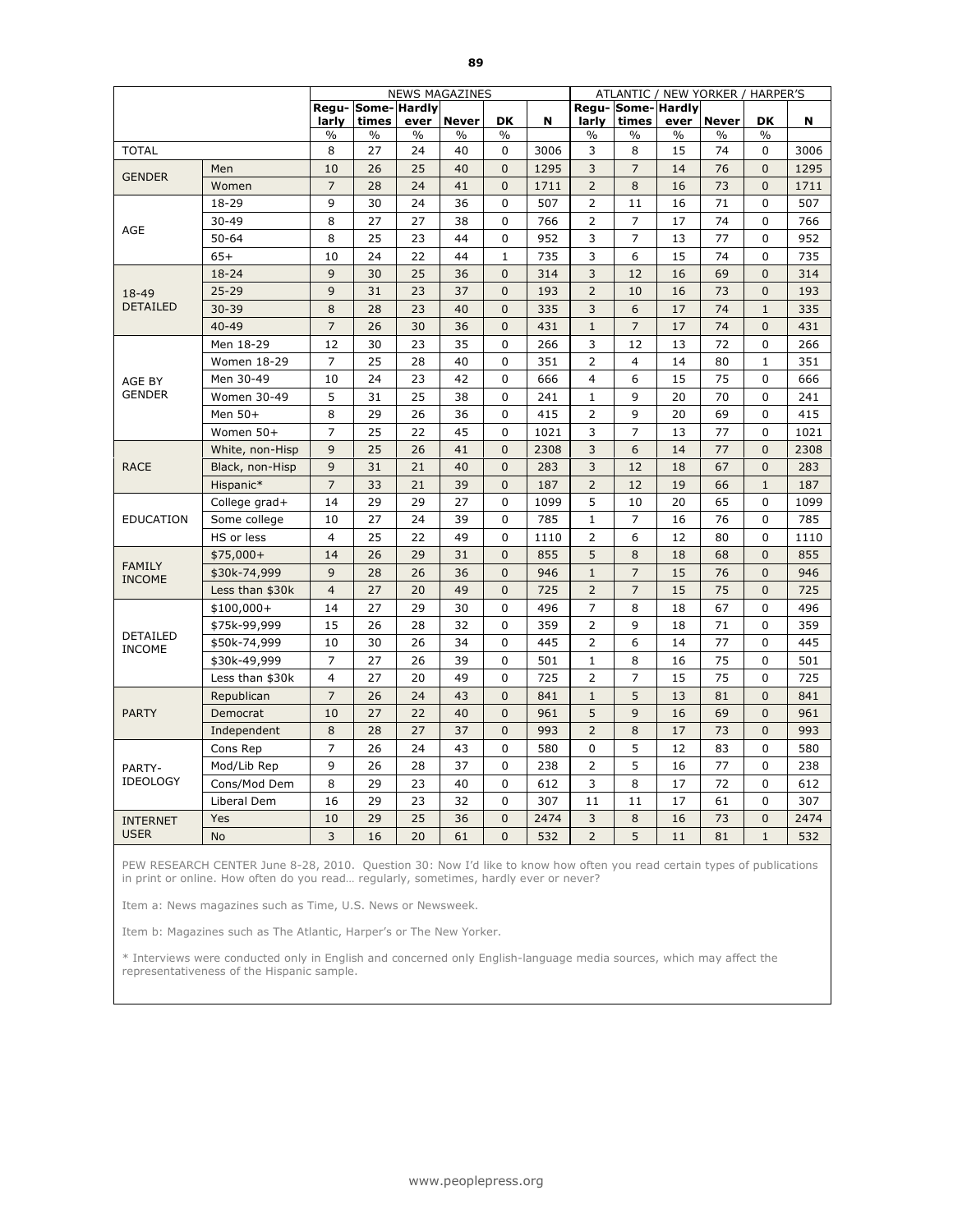|                                |                 |       |                             |               | A DAILY NEWSPAPER |                |      |       |                           |               | WEEKLY COMMUNITY NEWSPAPERS |                |      |
|--------------------------------|-----------------|-------|-----------------------------|---------------|-------------------|----------------|------|-------|---------------------------|---------------|-----------------------------|----------------|------|
|                                |                 | larly | Regu- Some- Hardly<br>times | ever          | <b>Never</b>      | <b>DK</b>      | N    | larly | Regu-Some-Hardly<br>times | ever          | <b>Never</b>                | <b>DK</b>      | N    |
|                                |                 | $\%$  | $\%$                        | $\frac{0}{0}$ | $\frac{0}{0}$     | $\frac{0}{6}$  |      | $\%$  | $\%$                      | $\frac{0}{0}$ | $\%$                        | $\%$           |      |
| <b>TOTAL</b>                   |                 | 40    | 27                          | 11            | 21                | 0              | 3006 | 30    | 28                        | 14            | 27                          | $\mathbf{1}$   | 3006 |
| <b>GENDER</b>                  | Men             | 39    | 28                          | 11            | 22                | $1\,$          | 1295 | 27    | 27                        | 15            | 31                          | $\mathbf{1}$   | 1295 |
|                                | Women           | 41    | 27                          | 12            | 21                | $\mathbf{0}$   | 1711 | 34    | 28                        | 13            | 24                          | $\mathbf{0}$   | 1711 |
|                                | 18-29           | 23    | 41                          | 15            | 22                | 0              | 507  | 17    | 35                        | 19            | 29                          | 0              | 507  |
| AGE                            | $30 - 49$       | 37    | 30                          | 12            | 21                | 0              | 766  | 28    | 29                        | 15            | 27                          | 0              | 766  |
|                                | $50 - 64$       | 49    | 22                          | 9             | 20                | 0              | 952  | 38    | 26                        | 12            | 24                          | $\mathbf 0$    | 952  |
|                                | $65+$           | 55    | 13                          | 8             | 23                | 0              | 735  | 39    | 18                        | 9             | 32                          | $\overline{2}$ | 735  |
|                                | 18-24           | 17    | 46                          | 16            | 20                | $\mathbf{0}$   | 314  | 17    | 37                        | 19            | 27                          | $\mathbf{0}$   | 314  |
| 18-49                          | $25 - 29$       | 30    | 32                          | 12            | 25                | $\mathbf{0}$   | 193  | 17    | 32                        | 18            | 33                          | $\mathbf{0}$   | 193  |
| <b>DETAILED</b>                | $30 - 39$       | 32    | 31                          | 13            | 23                | $\mathbf{1}$   | 335  | 25    | 28                        | 19            | 28                          | $\mathbf{1}$   | 335  |
|                                | $40 - 49$       | 40    | 29                          | 11            | 19                | $\mathbf{0}$   | 431  | 32    | 31                        | 12            | 26                          | $\mathbf{0}$   | 431  |
|                                | Men 18-29       | 24    | 40                          | 12            | 24                | 0              | 266  | 15    | 34                        | 19            | 33                          | 0              | 266  |
|                                | Women 18-29     | 34    | 31                          | 13            | 21                | $\mathbf{1}$   | 351  | 26    | 26                        | 16            | 31                          | $\mathbf{1}$   | 351  |
| AGE BY                         | Men 30-49       | 52    | 18                          | 8             | 22                | $\mathbf{1}$   | 666  | 35    | 23                        | 11            | 30                          | $\mathbf{1}$   | 666  |
| <b>GENDER</b>                  | Women 30-49     | 21    | 41                          | 17            | 20                | $\mathbf 0$    | 241  | 19    | 37                        | 19            | 25                          | $\mathbf 0$    | 241  |
|                                | Men 50+         | 39    | 28                          | 11            | 21                | $\mathbf 0$    | 415  | 31    | 32                        | 14            | 23                          | 0              | 415  |
|                                | Women 50+       | 51    | 19                          | 9             | 21                | $\mathbf 0$    | 1021 | 41    | 23                        | 10            | 25                          | $\mathbf{1}$   | 1021 |
|                                | White, non-Hisp | 43    | 25                          | 11            | 21                | $\mathbf{0}$   | 2308 | 33    | 27                        | 14            | 26                          | $\mathbf{0}$   | 2308 |
| <b>RACE</b>                    | Black, non-Hisp | 37    | 34                          | 9             | 20                | $\overline{0}$ | 283  | 26    | 34                        | 10            | 30                          | $\mathbf{0}$   | 283  |
|                                | Hispanic*       | 26    | 36                          | 14            | 23                | $\mathbf{1}$   | 187  | 23    | 27                        | 17            | 31                          | $\mathbf{1}$   | 187  |
|                                | College grad+   | 54    | 20                          | 11            | 15                | $\mathbf 0$    | 1099 | 37    | 26                        | 14            | 23                          | $\mathbf{1}$   | 1099 |
| <b>EDUCATION</b>               | Some college    | 36    | 28                          | 13            | 23                | 0              | 785  | 30    | 28                        | 16            | 26                          | $\mathbf 0$    | 785  |
|                                | HS or less      | 33    | 31                          | 10            | 25                | 0              | 1110 | 26    | 29                        | 13            | 31                          | $\mathbf{1}$   | 1110 |
|                                | $$75,000+$      | 49    | 21                          | 12            | 18                | $\mathbf{0}$   | 855  | 33    | 26                        | 16            | 25                          | $\overline{0}$ | 855  |
| <b>FAMILY</b><br><b>INCOME</b> | \$30k-74,999    | 45    | 26                          | 10            | 18                | $\overline{0}$ | 946  | 34    | 30                        | 13            | 23                          | $\mathbf{1}$   | 946  |
|                                | Less than \$30k | 27    | 34                          | 12            | 27                | $\overline{0}$ | 725  | 25    | 27                        | 15            | 32                          | $\mathbf{1}$   | 725  |
|                                | $$100,000+$     | 53    | 21                          | 10            | 16                | 0              | 496  | 33    | 26                        | 15            | 26                          | $\Omega$       | 496  |
|                                | \$75k-99,999    | 44    | 22                          | 14            | 20                | 0              | 359  | 33    | 26                        | 17            | 23                          | 0              | 359  |
| DETAILED<br><b>INCOME</b>      | \$50k-74,999    | 52    | 24                          | 9             | 14                | $\mathbf 1$    | 445  | 35    | 30                        | 13            | 22                          | $\mathbf{1}$   | 445  |
|                                | \$30k-49,999    | 40    | 28                          | 11            | 21                | 0              | 501  | 33    | 30                        | 13            | 24                          | 0              | 501  |
|                                | Less than \$30k | 27    | 34                          | 12            | 27                | 0              | 725  | 25    | 27                        | 15            | 32                          | $\mathbf{1}$   | 725  |
|                                | Republican      | 45    | 25                          | 11            | 19                | $\mathbf{0}$   | 841  | 35    | 26                        | 12            | 26                          | $\mathbf{1}$   | 841  |
| <b>PARTY</b>                   | Democrat        | 41    | 27                          | 11            | 21                | $\mathbf{0}$   | 961  | 30    | 27                        | 14            | 28                          | $\mathbf{1}$   | 961  |
|                                | Independent     | 38    | 30                          | 11            | 20                | $\mathbf{0}$   | 993  | 30    | 30                        | 14            | 25                          | $\mathbf{0}$   | 993  |
|                                | Cons Rep        | 47    | 23                          | 11            | 19                | $\mathbf{0}$   | 580  | 37    | 25                        | 11            | 26                          | $\mathbf{1}$   | 580  |
| PARTY-                         | Mod/Lib Rep     | 41    | 30                          | 13            | 16                | 0              | 238  | 33    | 30                        | 14            | 22                          | 0              | 238  |
| <b>IDEOLOGY</b>                | Cons/Mod Dem    | 43    | 27                          | 10            | 20                | $\mathbf 0$    | 612  | 32    | 27                        | 13            | 27                          | $\mathbf{1}$   | 612  |
|                                | Liberal Dem     | 40    | 25                          | 14            | 21                | $\mathbf 0$    | 307  | 26    | 29                        | 19            | 25                          | $\mathbf 0$    | 307  |
| <b>INTERNET</b>                | Yes             | 41    | 28                          | 12            | 19                | $\mathbf{0}$   | 2474 | 31    | 29                        | 15            | 25                          | $\mathbf{0}$   | 2474 |
| <b>USER</b>                    | <b>No</b>       | 35    | 22                          | 9             | 34                | $\Omega$       | 532  | 28    | 21                        | 10            | 38                          | $\overline{2}$ | 532  |

PEW RESEARCH CENTER June 8-28, 2010. Question 30: Now I'd like to know how often you read certain types of publications in print or online. How often do you read… regularly, sometimes, hardly ever or never?

Item c: A daily newspaper.

Item d: Local weekly community newspapers.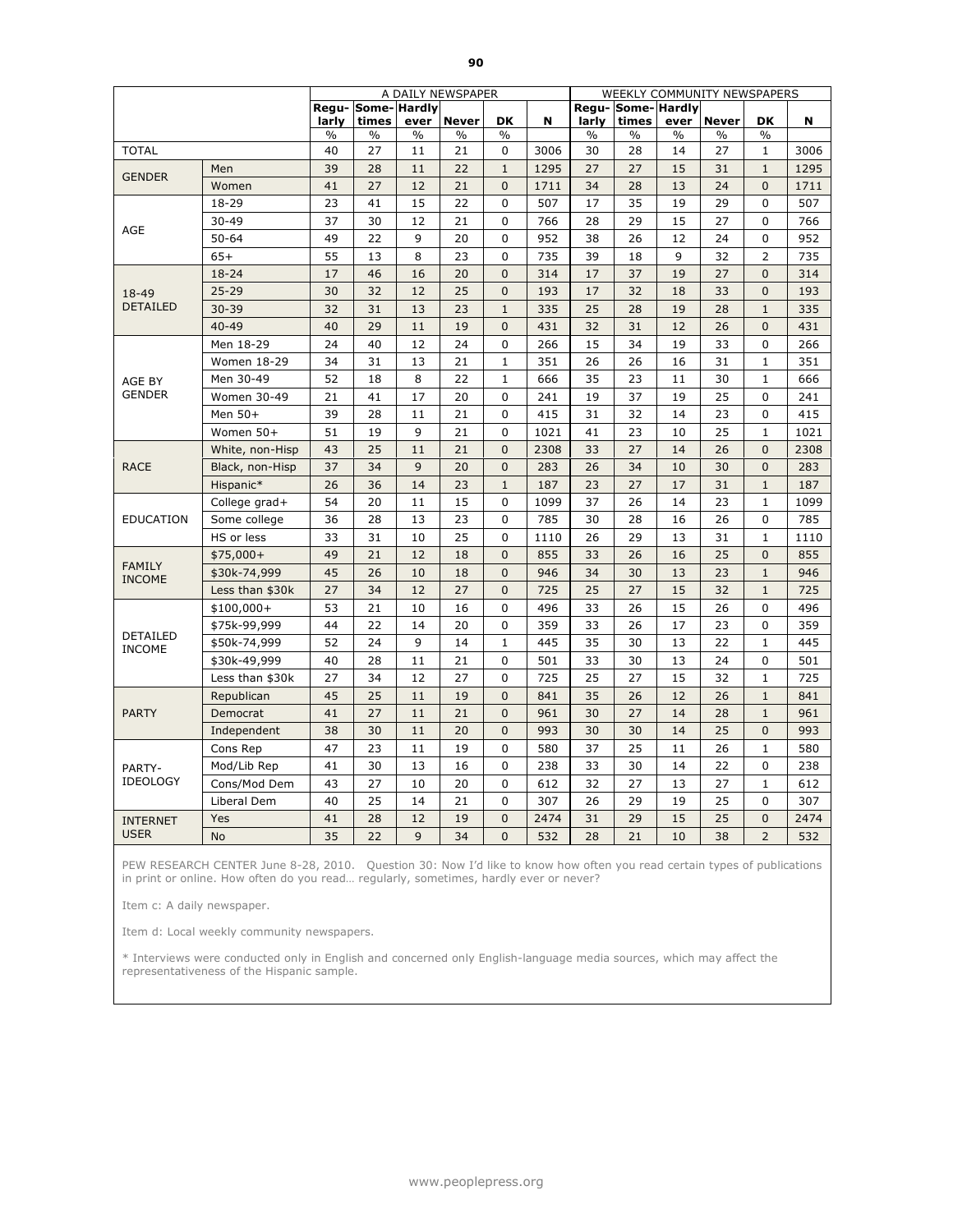|                                  |                    |                |                             |               | THE NEW YORK TIMES |                |      |                         |                      |      | THE WALL STREET JOURNAL |                |      |
|----------------------------------|--------------------|----------------|-----------------------------|---------------|--------------------|----------------|------|-------------------------|----------------------|------|-------------------------|----------------|------|
|                                  |                    | larly          | Regu- Some- Hardly<br>times | ever          | <b>Never</b>       | DK             | N    | Regu-<br>larly          | Some-Hardly<br>times | ever | <b>Never</b>            | <b>DK</b>      | N    |
|                                  |                    | $\%$           | $\%$                        | $\frac{0}{0}$ | %                  | $\frac{0}{0}$  |      | $\frac{0}{0}$           | $\%$                 | $\%$ | $\%$                    | $\frac{0}{0}$  |      |
| <b>TOTAL</b>                     |                    | 5              | 13                          | 14            | 68                 | $\mathbf 0$    | 3006 | 4                       | 13                   | 16   | 67                      | $\mathbf 0$    | 3006 |
| <b>GENDER</b>                    | Men                | $\overline{7}$ | 14                          | 14            | 65                 | $\overline{0}$ | 1295 | 6                       | 16                   | 17   | 61                      | $\Omega$       | 1295 |
|                                  | Women              | $\overline{4}$ | 11                          | 15            | 70                 | $\overline{0}$ | 1711 | 3                       | 11                   | 15   | 72                      | $\overline{0}$ | 1711 |
|                                  | 18-29              | 8              | 19                          | 16            | 57                 | $\Omega$       | 507  | $\overline{\mathbf{4}}$ | 14                   | 16   | 66                      | $\Omega$       | 507  |
| AGE                              | $30 - 49$          | 5              | 12                          | 16            | 66                 | $\mathbf 0$    | 766  | $\overline{4}$          | 15                   | 17   | 64                      | $\mathbf 0$    | 766  |
|                                  | $50 - 64$          | 3              | 12                          | 13            | 72                 | $\mathbf 0$    | 952  | $\overline{4}$          | 13                   | 15   | 68                      | $\mathbf 0$    | 952  |
|                                  | $65+$              | 5              | 8                           | 10            | 77                 | 0              | 735  | 3                       | 11                   | 15   | 70                      | $\mathbf 0$    | 735  |
|                                  | $18 - 24$          | 8              | 19                          | 18            | 54                 | $\mathbf{0}$   | 314  | 3                       | 13                   | 18   | 66                      | $\overline{0}$ | 314  |
| 18-49                            | $25 - 29$          | $\overline{7}$ | 19                          | 13            | 62                 | $\mathbf 0$    | 193  | $\overline{4}$          | 15                   | 14   | 67                      | $\mathbf{1}$   | 193  |
| <b>DETAILED</b>                  | $30 - 39$          | $\overline{7}$ | 12                          | 17            | 64                 | $\mathbf 0$    | 335  | 5                       | 14                   | 16   | 65                      | $\mathbf{1}$   | 335  |
|                                  | $40 - 49$          | $\overline{4}$ | 11                          | 16            | 68                 | $\mathbf{1}$   | 431  | $\overline{4}$          | 15                   | 17   | 63                      | $\mathbf{0}$   | 431  |
|                                  | Men 18-29          | 11             | 23                          | 16            | 50                 | 0              | 266  | 6                       | 17                   | 18   | 58                      | $\Omega$       | 266  |
|                                  | <b>Women 18-29</b> | 6              | 11                          | 11            | 71                 | $\mathbf{1}$   | 351  | 4                       | 17                   | 15   | 63                      | $\mathbf{1}$   | 351  |
| AGE BY                           | Men 30-49          | 5              | 12                          | 14            | 70                 | 0              | 666  | 6                       | 14                   | 17   | 62                      | $\overline{0}$ | 666  |
| <b>GENDER</b>                    | Women 30-49        | 5              | 15                          | 15            | 65                 | $\mathbf{0}$   | 241  | $\mathbf{1}$            | 9                    | 15   | 75                      | $\Omega$       | 241  |
|                                  | Men 50+            | 5              | 12                          | 21            | 62                 | 0              | 415  | 5                       | 12                   | 18   | 65                      | 0              | 415  |
|                                  | Women 50+          | 3              | 9                           | 11            | 77                 | 0              | 1021 | $\overline{2}$          | 10                   | 13   | 75                      | $\Omega$       | 1021 |
|                                  | White, non-Hisp    | 5              | 10                          | 13            | 71                 | $\mathbf 0$    | 2308 | $\overline{4}$          | 11                   | 15   | 69                      | $\Omega$       | 2308 |
| <b>RACE</b>                      | Black, non-Hisp    | 5              | 16                          | 16            | 63                 | $\mathbf 0$    | 283  | 3                       | 13                   | 17   | 66                      | $\overline{0}$ | 283  |
|                                  | Hispanic*          | $\overline{7}$ | 18                          | 18            | 57                 | $\Omega$       | 187  | 3                       | 19                   | 19   | 58                      | $\mathbf{1}$   | 187  |
|                                  | College grad+      | 12             | 16                          | 19            | 53                 | 0              | 1099 | 10                      | 20                   | 21   | 49                      | $\mathbf 0$    | 1099 |
| <b>EDUCATION</b>                 | Some college       | 4              | 13                          | 15            | 68                 | 0              | 785  | 2                       | 13                   | 16   | 68                      | $\mathbf 0$    | 785  |
|                                  | HS or less         | $\overline{2}$ | 10                          | 10            | 77                 | 0              | 1110 | $\mathbf{1}$            | 9                    | 12   | 77                      | $\mathbf{1}$   | 1110 |
|                                  | $$75,000+$         | 11             | 13                          | 18            | 58                 | $\mathbf{0}$   | 855  | 9                       | 19                   | 20   | 52                      | $\Omega$       | 855  |
| <b>FAMILY</b><br><b>INCOME</b>   | \$30k-74,999       | 3              | 13                          | 15            | 69                 | $\Omega$       | 946  | 3                       | 13                   | 18   | 66                      | $\Omega$       | 946  |
|                                  | Less than \$30k    | $\overline{2}$ | 13                          | 13            | 71                 | $\mathbf{0}$   | 725  | $\mathbf{1}$            | 9                    | 13   | 76                      | $\overline{0}$ | 725  |
|                                  | $$100,000+$        | 14             | 15                          | 17            | 54                 | 0              | 496  | 9                       | 20                   | 20   | 51                      | 0              | 496  |
|                                  | \$75k-99,999       | 6              | 12                          | 19            | 63                 | 0              | 359  | 8                       | 18                   | 20   | 54                      | 0              | 359  |
| <b>DETAILED</b><br><b>INCOME</b> | \$50k-74,999       | 3              | 16                          | 14            | 67                 | 0              | 445  | 4                       | 15                   | 16   | 64                      | $\Omega$       | 445  |
|                                  | \$30k-49,999       | $\overline{4}$ | 11                          | 15            | 70                 | 0              | 501  | 3                       | 10                   | 19   | 68                      | $\mathbf 0$    | 501  |
|                                  | Less than \$30k    | $\overline{2}$ | 13                          | 13            | 71                 | 0              | 725  | $\mathbf{1}$            | 9                    | 13   | 76                      | 0              | 725  |
|                                  | Republican         | $\overline{2}$ | 9                           | 13            | 76                 | $\mathbf 0$    | 841  | 6                       | 13                   | 15   | 66                      | $\mathbf{0}$   | 841  |
| <b>PARTY</b>                     | Democrat           | 8              | 14                          | 16            | 62                 | $\mathbf{0}$   | 961  | 3                       | 12                   | 17   | 67                      | $\mathbf{0}$   | 961  |
|                                  | Independent        | 6              | 15                          | 14            | 65                 | $\mathbf{0}$   | 993  | 5                       | 15                   | 16   | 64                      | $\mathbf{0}$   | 993  |
|                                  | Cons Rep           | $\mathbf{1}$   | 9                           | 13            | 77                 | 0              | 580  | $\overline{7}$          | 13                   | 15   | 65                      | $\Omega$       | 580  |
| PARTY-                           | Mod/Lib Rep        | $\overline{4}$ | 11                          | 14            | 72                 | 0              | 238  | 4                       | 14                   | 15   | 67                      | $\Omega$       | 238  |
| <b>IDEOLOGY</b>                  | Cons/Mod Dem       | 5              | 14                          | 15            | 66                 | $\pmb{0}$      | 612  | 3                       | 11                   | 16   | 70                      | $\mathbf 0$    | 612  |
|                                  | Liberal Dem        | 13             | 16                          | 20            | 51                 | 0              | 307  | 3                       | 15                   | 22   | 60                      | $\mathbf 0$    | 307  |
| <b>INTERNET</b>                  | Yes                | 6              | 14                          | 15            | 64                 | $\mathbf{0}$   | 2474 | 5                       | 15                   | 17   | 63                      | $\mathbf{0}$   | 2474 |
| <b>USER</b>                      | <b>No</b>          | $\mathbf{1}$   | 6                           | 8             | 84                 | $\mathbf{1}$   | 532  | $\mathbf{1}$            | 5                    | 11   | 83                      | $\mathbf{1}$   | 532  |

PEW RESEARCH CENTER June 8-28, 2010. Question 31: And thinking about some specific newspapers in print and online, how often do you read… regularly, sometimes, hardly ever or never.

Item a: The New York Times.

Item b: The Wall Street Journal.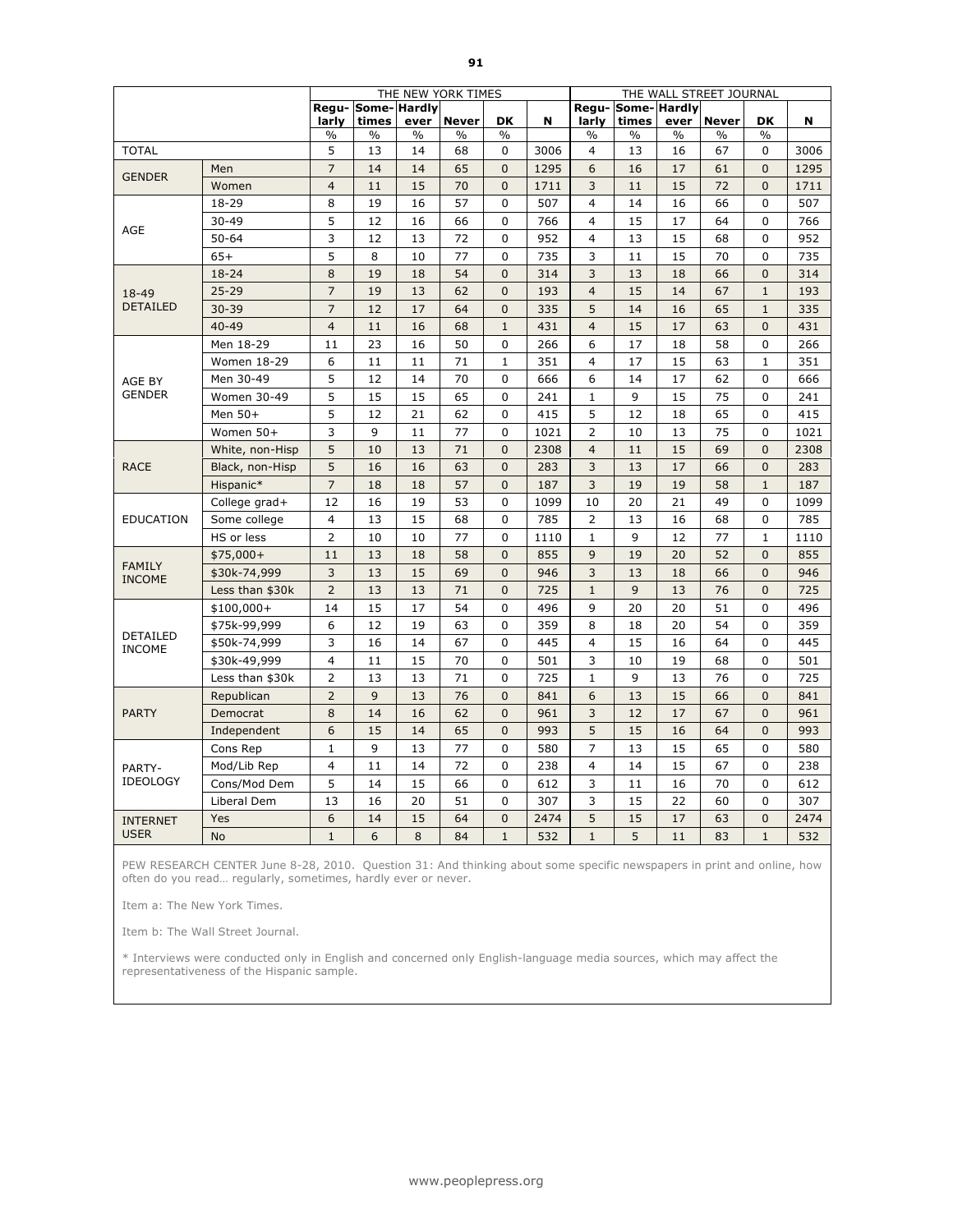|                                |                 |                |                           |               | <b>USA TODAY</b> |                |      |                |                           |               | <b>NPR</b>   |                |      |
|--------------------------------|-----------------|----------------|---------------------------|---------------|------------------|----------------|------|----------------|---------------------------|---------------|--------------|----------------|------|
|                                |                 | larly          | Regu-Some-Hardly<br>times | ever          | <b>Never</b>     | <b>DK</b>      | N    | larly          | Regu-Some-Hardly<br>times | ever          | <b>Never</b> | <b>DK</b>      | N    |
|                                |                 | $\frac{0}{0}$  | $\frac{0}{0}$             | $\frac{0}{0}$ | $\%$             | $\frac{0}{0}$  |      | $\frac{0}{0}$  | $\%$                      | $\frac{0}{0}$ | $\%$         | $\frac{0}{0}$  |      |
| <b>TOTAL</b>                   |                 | 4              | 24                        | 19            | 53               | 0              | 3006 | 11             | 13                        | 14            | 61           | 1              | 3006 |
| <b>GENDER</b>                  | Men             | 5              | 25                        | 19            | 50               | $\mathbf{0}$   | 1295 | 13             | 13                        | 15            | 58           | $\mathbf{1}$   | 1295 |
|                                | Women           | $\overline{4}$ | 22                        | 19            | 55               | $\overline{0}$ | 1711 | 10             | 13                        | 13            | 63           | $\mathbf{1}$   | 1711 |
|                                | 18-29           | $\overline{4}$ | 23                        | 23            | 51               | $\Omega$       | 507  | 11             | 14                        | 9             | 65           | $\mathbf{1}$   | 507  |
| AGE                            | $30 - 49$       | 5              | 25                        | 21            | 49               | 0              | 766  | 12             | 14                        | 15            | 58           | $\mathbf{1}$   | 766  |
|                                | $50 - 64$       | 5              | 25                        | 15            | 54               | $\mathbf{0}$   | 952  | 12             | 12                        | 16            | 59           | $\mathbf{1}$   | 952  |
|                                | $65+$           | 3              | 21                        | 17            | 59               | 0              | 735  | 10             | 11                        | 14            | 62           | $\overline{2}$ | 735  |
|                                | $18 - 24$       | $\overline{4}$ | 20                        | 24            | 52               | $\mathbf 0$    | 314  | 9              | 16                        | 10            | 65           | $\mathbf{1}$   | 314  |
| 18-49                          | $25 - 29$       | 3              | 27                        | 20            | 51               | $\mathbf{0}$   | 193  | 13             | 12                        | 8             | 65           | $\mathbf{1}$   | 193  |
| <b>DETAILED</b>                | $30 - 39$       | 5              | 22                        | 19            | 54               | $\mathbf{0}$   | 335  | 14             | 14                        | 16            | 56           | $\Omega$       | 335  |
|                                | $40 - 49$       | 5              | 27                        | 23            | 46               | $\mathbf{0}$   | 431  | 11             | 13                        | 15            | 60           | $\mathbf{1}$   | 431  |
|                                | Men 18-29       | 4              | 24                        | 23            | 49               | 0              | 266  | 13             | 14                        | 8             | 63           | $\overline{2}$ | 266  |
|                                | Women 18-29     | 6              | 25                        | 19            | 50               | 0              | 351  | 12             | 14                        | 16            | 58           | $\mathbf 0$    | 351  |
| AGE BY                         | Men 30-49       | 5              | 26                        | 17            | 51               | 0              | 666  | 13             | 13                        | 17            | 55           | $\overline{2}$ | 666  |
| <b>GENDER</b>                  | Women 30-49     | $\overline{4}$ | 21                        | 22            | 54               | $\mathbf 0$    | 241  | 8              | 15                        | 10            | 67           | $\mathbf 0$    | 241  |
|                                | Men 50+         | $\overline{4}$ | 24                        | 23            | 49               | 0              | 415  | 13             | 14                        | 14            | 58           | $\mathbf{1}$   | 415  |
|                                | Women 50+       | $\overline{4}$ | 21                        | 15            | 60               | 0              | 1021 | 10             | 11                        | 13            | 65           | $\mathbf{1}$   | 1021 |
|                                | White, non-Hisp | 5              | 23                        | 19            | 54               | $\Omega$       | 2308 | 12             | 13                        | 14            | 60           | $\mathbf{1}$   | 2308 |
| <b>RACE</b>                    | Black, non-Hisp | 6              | 26                        | 19            | 46               | $\mathbf 1$    | 283  | 8              | 16                        | 14            | 59           | $\overline{2}$ | 283  |
|                                | Hispanic*       | $\overline{2}$ | 20                        | 23            | 54               | $\mathbf{0}$   | 187  | 8              | 10                        | 16            | 66           | $\mathbf{1}$   | 187  |
|                                | College grad+   | $\overline{7}$ | 30                        | 24            | 40               | $\mathbf 0$    | 1099 | 20             | 18                        | 16            | 45           | $\mathbf{1}$   | 1099 |
| <b>EDUCATION</b>               | Some college    | $\overline{4}$ | 26                        | 18            | 52               | 0              | 785  | 11             | 13                        | 13            | 62           | $\mathbf{1}$   | 785  |
|                                | HS or less      | 3              | 18                        | 17            | 61               | 0              | 1110 | 6              | 10                        | 13            | 70           | $\mathbf{1}$   | 1110 |
|                                | $$75,000+$      | $\overline{7}$ | 27                        | 24            | 42               | $\mathbf{0}$   | 855  | 19             | 16                        | 15            | 50           | $\mathbf{0}$   | 855  |
| <b>FAMILY</b><br><b>INCOME</b> | \$30k-74,999    | 5              | 26                        | 18            | 51               | $\mathbf{0}$   | 946  | 11             | 13                        | 15            | 60           | $\mathbf{1}$   | 946  |
|                                | Less than \$30k | $\overline{2}$ | 20                        | 17            | 60               | $\overline{0}$ | 725  | $\overline{7}$ | 12                        | 13            | 67           | $\mathbf{1}$   | 725  |
|                                | $$100,000+$     | 8              | 26                        | 26            | 41               | 0              | 496  | 20             | 17                        | 15            | 48           | 0              | 496  |
|                                | \$75k-99,999    | 6              | 29                        | 21            | 44               | 0              | 359  | 18             | 15                        | 15            | 52           | 0              | 359  |
| DETAILED<br><b>INCOME</b>      | \$50k-74,999    | 6              | 28                        | 19            | 47               | $\Omega$       | 445  | 11             | 14                        | 15            | 58           | $\overline{2}$ | 445  |
|                                | \$30k-49,999    | 3              | 24                        | 18            | 54               | $\pmb{0}$      | 501  | 10             | 12                        | 15            | 62           | $\Omega$       | 501  |
|                                | Less than \$30k | $\overline{2}$ | 20                        | 17            | 60               | 0              | 725  | $\overline{7}$ | 12                        | 13            | 67           | $\mathbf{1}$   | 725  |
|                                | Republican      | 6              | 21                        | 19            | 54               | $\mathbf{0}$   | 841  | 6              | 12                        | 16            | 65           | $\mathbf{1}$   | 841  |
| <b>PARTY</b>                   | Democrat        | $\overline{4}$ | 27                        | 17            | 52               | $\Omega$       | 961  | 14             | 13                        | 13            | 59           | $\mathbf{1}$   | 961  |
|                                | Independent     | $\overline{4}$ | 24                        | 21            | 50               | $\mathbf 0$    | 993  | 14             | 14                        | 14            | 58           | $\mathbf 1$    | 993  |
|                                | Cons Rep        | $\overline{7}$ | 22                        | 17            | 54               | 0              | 580  | 6              | 12                        | 18            | 62           | 1              | 580  |
| PARTY-                         | Mod/Lib Rep     | $\overline{4}$ | 19                        | 25            | 52               | 0              | 238  | 8              | 10                        | 14            | 68           | $\mathbf 0$    | 238  |
| <b>IDEOLOGY</b>                | Cons/Mod Dem    | $\overline{4}$ | 27                        | 17            | 51               | 0              | 612  | 10             | 13                        | 15            | 61           | $\mathbf{1}$   | 612  |
|                                | Liberal Dem     | 3              | 29                        | 19            | 48               | $\mathbf{0}$   | 307  | 23             | 16                        | 9             | 52           | $\mathbf{1}$   | 307  |
| <b>INTERNET</b>                | Yes             | 5              | 26                        | 20            | 49               | $\mathbf{0}$   | 2474 | 13             | 14                        | 14            | 58           | $\mathbf{1}$   | 2474 |
| <b>USER</b>                    | <b>No</b>       | $\mathbf{1}$   | 12                        | 14            | 72               | $\mathbf{1}$   | 532  | $\overline{4}$ | $\overline{7}$            | 14            | 72           | $\overline{2}$ | 532  |

PEW RESEARCH CENTER June 8-28, 2010.

Question 31c: And thinking about some specific newspapers in print and online, how often do you read USA Today… regularly, sometimes, hardly ever or never.

Question 28m: Now I'd like to know how often you watch or listen to certain TV and radio programs. For each that I read, tell me if you watch or listen to it regularly, sometimes, hardly ever or never. Listen to NPR, National Public Radio.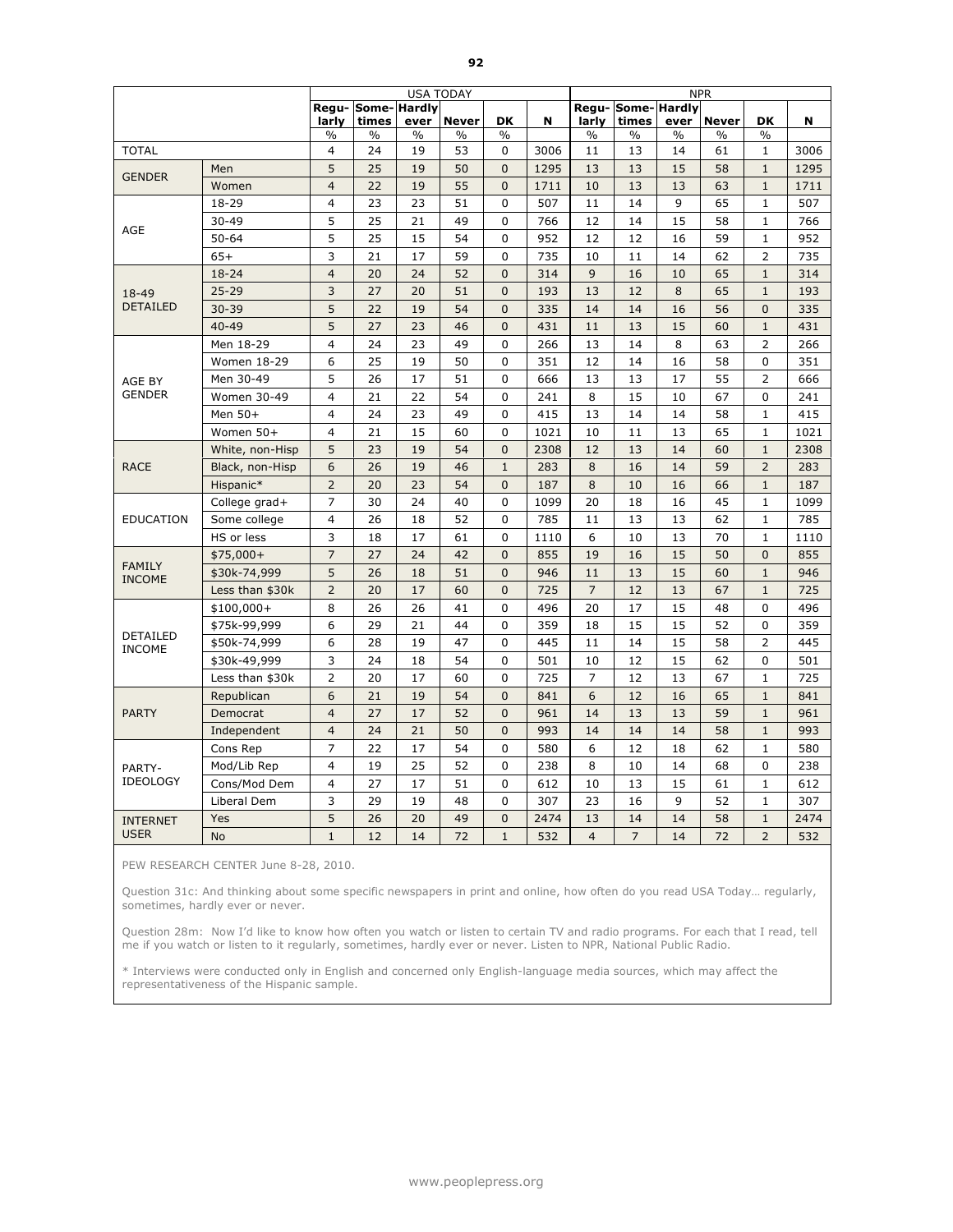|                                |                 |                |                             |               | BLOGS ABOUT POLITICS, CURRENT EVENTS |                |      |               |                           |               | NEWS FROM SOCIAL NETWORKING |                |      |
|--------------------------------|-----------------|----------------|-----------------------------|---------------|--------------------------------------|----------------|------|---------------|---------------------------|---------------|-----------------------------|----------------|------|
|                                |                 | larly          | Regu- Some- Hardly<br>times | ever          | <b>Never</b>                         | <b>DK</b>      | N    | larly         | Regu-Some-Hardly<br>times | ever          | <b>Never</b>                | <b>DK</b>      | N    |
|                                |                 | $\frac{0}{0}$  | $\%$                        | $\frac{0}{0}$ | $\frac{0}{0}$                        | $\frac{0}{0}$  |      | $\frac{0}{0}$ | $\frac{0}{0}$             | $\frac{0}{0}$ | $\%$                        | $\frac{0}{0}$  |      |
| <b>TOTAL</b>                   |                 | 11             | 24                          | 27            | 38                                   | 0              | 2474 | 16            | 26                        | 22            | 36                          | 0              | 1264 |
| <b>GENDER</b>                  | Men             | 14             | 22                          | 28            | 37                                   | $\mathbf{0}$   | 1100 | 13            | 25                        | 24            | 38                          | $\overline{0}$ | 536  |
|                                | Women           | 9              | 25                          | 27            | 39                                   | $\overline{0}$ | 1374 | 18            | 26                        | 21            | 35                          | $\overline{0}$ | 728  |
|                                | 18-29           | 6              | 24                          | 32            | 38                                   | 0              | 490  | 15            | 29                        | 22            | 34                          | $\mathbf 0$    | 407  |
| AGE                            | $30 - 49$       | 11             | 26                          | 28            | 35                                   | 0              | 709  | 19            | 27                        | 19            | 34                          | 0              | 442  |
|                                | $50 - 64$       | 15             | 20                          | 23            | 43                                   | 0              | 820  | 14            | 18                        | 24            | 45                          | 0              | 314  |
|                                | $65+$           | 16             | 26                          | 23            | 34                                   | $\mathbf{1}$   | 420  | 3             | 15                        | 42            | 40                          | $\Omega$       | 89   |
|                                | $18 - 24$       | 6              | 23                          | 34            | 36                                   | $\mathbf{0}$   | 303  | 13            | 29                        | 23            | 34                          | $\Omega$       | 261  |
| 18-49                          | $25 - 29$       | $\overline{7}$ | 24                          | 29            | 40                                   | $\overline{0}$ | 187  | 16            | 28                        | 21            | 33                          | $\mathbf{1}$   | 146  |
| <b>DETAILED</b>                | $30 - 39$       | 11             | 26                          | 26            | 37                                   | $\mathbf 0$    | 320  | 23            | 31                        | 17            | 29                          | $\mathbf{0}$   | 222  |
|                                | $40 - 49$       | 12             | 25                          | 31            | 33                                   | $\mathbf{0}$   | 389  | 15            | 22                        | 22            | 41                          | $\mathbf{0}$   | 220  |
|                                | Men 18-29       | 9              | 23                          | 31            | 37                                   | 0              | 260  | 15            | 29                        | 18            | 37                          | $\mathbf{1}$   | 211  |
|                                | Women 18-29     | 14             | 24                          | 29            | 33                                   | 0              | 322  | 13            | 24                        | 26            | 38                          | 0              | 178  |
| AGE BY                         | Men 30-49       | 17             | 19                          | 24            | 40                                   | 0              | 508  | 11            | 16                        | 33            | 40                          | 0              | 143  |
| <b>GENDER</b>                  | Women 30-49     | 3              | 25                          | 33            | 39                                   | 0              | 230  | 14            | 29                        | 27            | 30                          | 0              | 196  |
|                                | Men 50+         | 9              | 27                          | 27            | 37                                   | $\mathbf 0$    | 387  | 24            | 29                        | 15            | 32                          | 0              | 264  |
|                                | Women 50+       | 13             | 24                          | 22            | 41                                   | 0              | 732  | 12            | 18                        | 23            | 47                          | 0              | 260  |
|                                | White, non-Hisp | 11             | 22                          | 26            | 40                                   | $\mathbf{0}$   | 1914 | 16            | 24                        | 22            | 38                          | $\mathbf{0}$   | 952  |
| <b>RACE</b>                    | Black, non-Hisp | 14             | 31                          | 27            | 29                                   | $\mathbf 0$    | 207  | 16            | 36                        | 22            | 25                          | $\mathbf 0$    | 104  |
|                                | Hispanic*       | 10             | 23                          | 36            | 32                                   | $\mathbf 0$    | 159  | 15            | 18                        | 28            | 39                          | $\overline{0}$ | 102  |
|                                | College grad+   | 14             | 24                          | 26            | 36                                   | 0              | 1045 | 20            | 20                        | 23            | 37                          | $\mathbf 0$    | 584  |
| <b>EDUCATION</b>               | Some college    | 10             | 24                          | 30            | 36                                   | 0              | 685  | 14            | 22                        | 22            | 40                          | $\mathbf{1}$   | 357  |
|                                | HS or less      | 10             | 23                          | 25            | 41                                   | 0              | 735  | 12            | 35                        | 22            | 31                          | 0              | 321  |
|                                | $$75,000+$      | 13             | 25                          | 27            | 35                                   | 0              | 818  | 18            | 23                        | 23            | 35                          | $\mathbf{0}$   | 455  |
| <b>FAMILY</b><br><b>INCOME</b> | \$30k-74,999    | 11             | 24                          | 27            | 37                                   | $\mathbf{0}$   | 838  | 14            | 25                        | 23            | 38                          | $\mathbf{0}$   | 423  |
|                                | Less than \$30k | $\overline{7}$ | 23                          | 29            | 40                                   | $\overline{0}$ | 467  | 14            | 32                        | 20            | 34                          | $\mathbf{1}$   | 250  |
|                                | $$100,000+$     | 14             | 25                          | 29            | 33                                   | 0              | 477  | 19            | 20                        | 24            | 36                          | 0              | 272  |
|                                | \$75k-99,999    | 13             | 24                          | 24            | 38                                   | 0              | 341  | 17            | 27                        | 22            | 33                          | 0              | 183  |
| DETAILED<br><b>INCOME</b>      | \$50k-74,999    | 11             | 23                          | 30            | 37                                   | 0              | 411  | 18            | 20                        | 24            | 37                          | 0              | 215  |
|                                | \$30k-49,999    | 12             | 26                          | 25            | 37                                   | 0              | 427  | 10            | 29                        | 22            | 39                          | 0              | 208  |
|                                | Less than \$30k | $\overline{7}$ | 23                          | 29            | 40                                   | 0              | 467  | 14            | 32                        | 20            | 34                          | $1\,$          | 250  |
|                                | Republican      | 12             | 25                          | 26            | 36                                   | 0              | 706  | 16            | 26                        | 24            | 33                          | $1\,$          | 343  |
| <b>PARTY</b>                   | Democrat        | 13             | 26                          | 28            | 34                                   | $\overline{0}$ | 749  | 16            | 28                        | 22            | 33                          | $\mathbf 0$    | 395  |
|                                | Independent     | 10             | 22                          | 28            | 39                                   | $\mathbf 0$    | 876  | 15            | 24                        | 21            | 40                          | $\mathbf 0$    | 477  |
|                                | Cons Rep        | 14             | 25                          | 27            | 34                                   | 0              | 490  | 15            | 29                        | 25            | 31                          | $\Omega$       | 230  |
| PARTY-                         | Mod/Lib Rep     | 8              | 25                          | 26            | 41                                   | 0              | 204  | 17            | 20                        | 23            | 40                          | 0              | 110  |
| <b>IDEOLOGY</b>                | Cons/Mod Dem    | 12             | 25                          | 30            | 33                                   | 0              | 469  | 16            | 31                        | 23            | 29                          | $\Omega$       | 222  |
|                                | Liberal Dem     | 15             | 27                          | 25            | 32                                   | 0              | 262  | 16            | 26                        | 22            | 36                          | $\Omega$       | 164  |

PEW RESEARCH CENTER June 8-28, 2010.

Question 46 (based on Internet users): How often, if ever, do you read blogs about politics or current events? Regularly, sometimes, hardly ever or never?

Question 61 (based on those who have social networking profiles): How often, if ever, do you get news or news headlines through social networking sites?

\* Interviews were conducted only in English and concerned only English-language media sources, which may affect the representativeness of the Hispanic sample.

www.peoplepress.org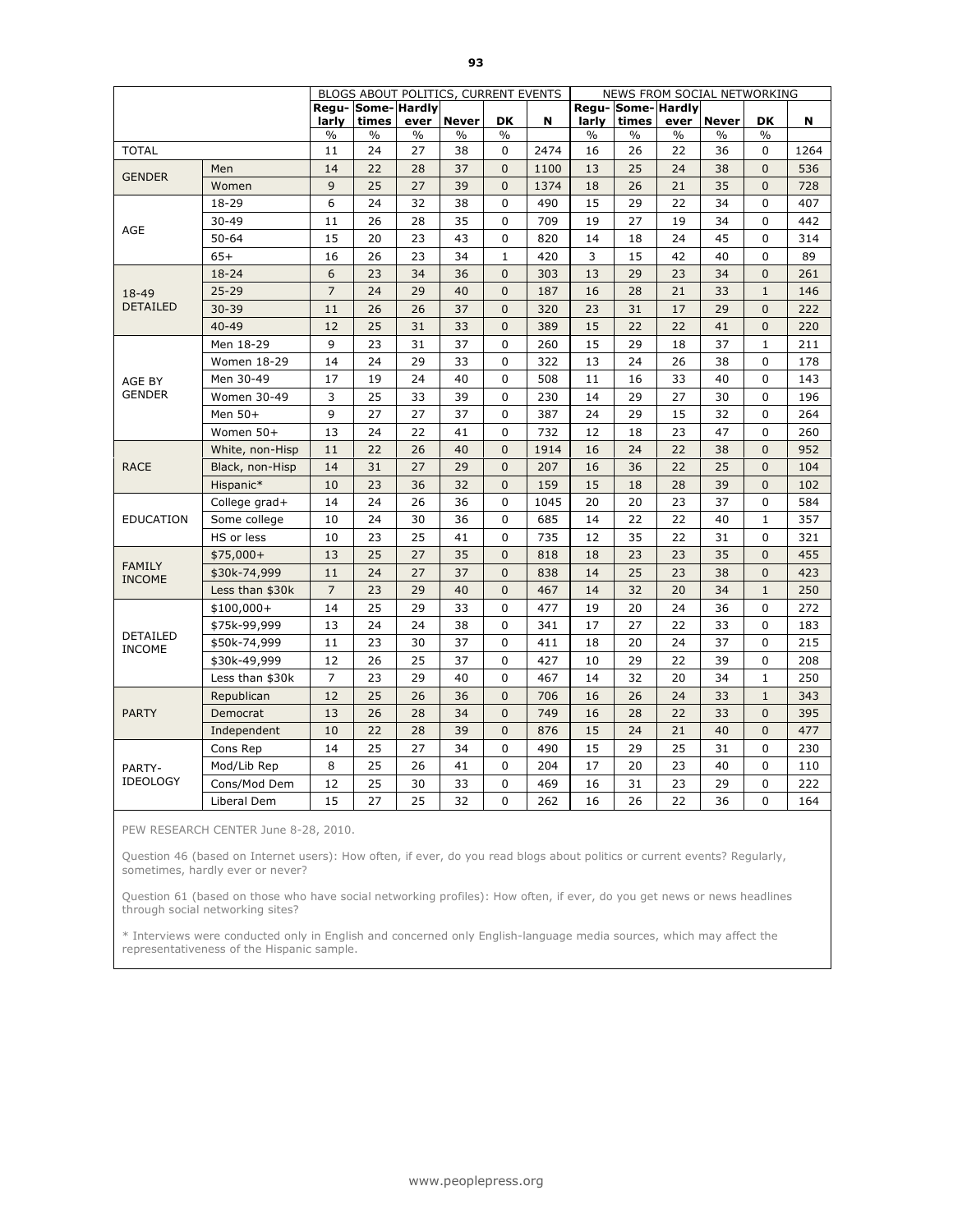|                                  |                    |                |                             |      | THE DAILY SHOW |                |      |                         |                           |      | THE COLBERT REPORT |                |      |
|----------------------------------|--------------------|----------------|-----------------------------|------|----------------|----------------|------|-------------------------|---------------------------|------|--------------------|----------------|------|
|                                  |                    | larly          | Regu- Some- Hardly<br>times | ever | <b>Never</b>   | DK             | N    | larly                   | Regu-Some-Hardly<br>times | ever | <b>Never</b>       | <b>DK</b>      | N    |
|                                  |                    | $\%$           | %                           | $\%$ | %              | $\%$           |      | $\frac{0}{0}$           | $\%$                      | $\%$ | $\%$               | $\frac{0}{0}$  |      |
| <b>TOTAL</b>                     |                    | 7              | 20                          | 12   | 60             | 1              | 3006 | 6                       | 18                        | 14   | 62                 | $\Omega$       | 3006 |
| <b>GENDER</b>                    | Men                | 9              | 20                          | 14   | 57             | $\mathbf 1$    | 1295 | 8                       | 19                        | 15   | 59                 | $\Omega$       | 1295 |
|                                  | Women              | 6              | 19                          | 11   | 63             | $\mathbf{1}$   | 1711 | $\overline{4}$          | 18                        | 13   | 65                 | $\mathbf{0}$   | 1711 |
|                                  | 18-29              | 13             | 27                          | 12   | 47             | 0              | 507  | 13                      | 22                        | 13   | 52                 | $\mathbf 0$    | 507  |
| AGE                              | $30 - 49$          | 8              | 22                          | 14   | 56             | 0              | 766  | 5                       | 21                        | 16   | 58                 | 0              | 766  |
|                                  | $50 - 64$          | 5              | 16                          | 12   | 66             | $\mathbf{1}$   | 952  | 3                       | 16                        | 13   | 67                 | $\mathbf 0$    | 952  |
|                                  | $65+$              | $\overline{2}$ | 11                          | 11   | 74             | $\mathbf{1}$   | 735  | $\mathbf{1}$            | 13                        | 10   | 75                 | $\mathbf{1}$   | 735  |
|                                  | $18 - 24$          | 13             | 31                          | 12   | 44             | $\overline{0}$ | 314  | 14                      | 24                        | 13   | 49                 | $\Omega$       | 314  |
| 18-49                            | $25 - 29$          | 13             | 22                          | 13   | 52             | $\overline{0}$ | 193  | 11                      | 20                        | 12   | 57                 | $\mathbf 0$    | 193  |
| <b>DETAILED</b>                  | $30 - 39$          | 9              | 25                          | 15   | 51             | $\overline{0}$ | 335  | 6                       | 24                        | 14   | 56                 | $\Omega$       | 335  |
|                                  | $40 - 49$          | 6              | 19                          | 13   | 61             | $\mathbf{1}$   | 431  | 3                       | 18                        | 18   | 61                 | $\mathbf{0}$   | 431  |
|                                  | Men 18-29          | 18             | 26                          | 13   | 44             | 0              | 266  | 18                      | 21                        | 13   | 48                 | $\Omega$       | 266  |
|                                  | <b>Women 18-29</b> | 8              | 22                          | 16   | 53             | $\mathbf{1}$   | 351  | 5                       | 23                        | 17   | 55                 | $\Omega$       | 351  |
| AGE BY                           | Men 30-49          | $\overline{4}$ | 15                          | 13   | 67             | 1              | 666  | 3                       | 15                        | 13   | 68                 | $\mathbf 0$    | 666  |
| <b>GENDER</b>                    | Women 30-49        | 8              | 29                          | 12   | 51             | 0              | 241  | 8                       | 23                        | 12   | 57                 | 0              | 241  |
|                                  | Men 50+            | $\overline{7}$ | 22                          | 12   | 60             | 0              | 415  | $\overline{\mathbf{4}}$ | 19                        | 15   | 62                 | $\Omega$       | 415  |
|                                  | Women 50+          | 4              | 14                          | 10   | 71             | $\mathbf{1}$   | 1021 | $\overline{2}$          | 15                        | 11   | 72                 | $\mathbf{1}$   | 1021 |
|                                  | White, non-Hisp    | $\overline{7}$ | 20                          | 13   | 60             | $\mathbf 1$    | 2308 | 5                       | 19                        | 13   | 62                 | $\Omega$       | 2308 |
| <b>RACE</b>                      | Black, non-Hisp    | 3              | 20                          | 13   | 63             | $\mathbf{1}$   | 283  | 3                       | 20                        | 12   | 65                 | $\mathbf{0}$   | 283  |
|                                  | Hispanic*          | 12             | 17                          | 10   | 61             | $\mathbf{0}$   | 187  | 6                       | 14                        | 16   | 64                 | $\mathbf{0}$   | 187  |
|                                  | College grad+      | 9              | 24                          | 15   | 52             | 0              | 1099 | 7                       | 23                        | 18   | 51                 | 0              | 1099 |
| <b>EDUCATION</b>                 | Some college       | 6              | 23                          | 13   | 58             | $\mathbf{1}$   | 785  | 6                       | 20                        | 14   | 60                 | $\mathbf 0$    | 785  |
|                                  | HS or less         | $\overline{7}$ | 15                          | 11   | 67             | $\mathbf 1$    | 1110 | $\overline{4}$          | 14                        | 11   | 71                 | 0              | 1110 |
|                                  | $$75,000+$         | 9              | 24                          | 15   | 51             | $\mathbf{0}$   | 855  | 8                       | 24                        | 16   | 52                 | $\overline{0}$ | 855  |
| <b>FAMILY</b><br><b>INCOME</b>   | \$30k-74,999       | $\overline{7}$ | 20                          | 12   | 61             | $\mathbf{1}$   | 946  | 6                       | 18                        | 14   | 61                 | $\mathbf{0}$   | 946  |
|                                  | Less than \$30k    | 8              | 19                          | 12   | 61             | $\mathbf{1}$   | 725  | 5                       | 15                        | 13   | 67                 | $\Omega$       | 725  |
|                                  | $$100,000+$        | 10             | 24                          | 15   | 50             | $\mathbf{0}$   | 496  | 8                       | 26                        | 16   | 50                 | $\Omega$       | 496  |
|                                  | \$75k-99,999       | 8              | 23                          | 15   | 53             | 0              | 359  | $\overline{7}$          | 22                        | 15   | 56                 | $\mathbf 0$    | 359  |
| <b>DETAILED</b><br><b>INCOME</b> | \$50k-74,999       | 7              | 22                          | 10   | 60             | $\mathbf{1}$   | 445  | 5                       | 19                        | 15   | 61                 | 0              | 445  |
|                                  | \$30k-49,999       | $\overline{7}$ | 18                          | 14   | 61             | 0              | 501  | 6                       | 18                        | 14   | 61                 | 0              | 501  |
|                                  | Less than \$30k    | 8              | 19                          | 12   | 61             | $\mathbf{1}$   | 725  | 5                       | 15                        | 13   | 67                 | $\Omega$       | 725  |
|                                  | Republican         | $\overline{4}$ | 15                          | 12   | 68             | $\mathbf 0$    | 841  | 3                       | 15                        | 13   | 68                 | $\Omega$       | 841  |
| <b>PARTY</b>                     | Democrat           | 9              | 24                          | 11   | 56             | $\overline{0}$ | 961  | $\overline{7}$          | 21                        | 14   | 58                 | $\mathbf{0}$   | 961  |
|                                  | Independent        | 8              | 22                          | 14   | 55             | $\mathbf{1}$   | 993  | $\overline{7}$          | 20                        | 14   | 59                 | $\mathbf{0}$   | 993  |
|                                  | Cons Rep           | 3              | 13                          | 11   | 73             | $\mathbf{1}$   | 580  | $\overline{2}$          | 14                        | 13   | 70                 | $\Omega$       | 580  |
| PARTY-                           | Mod/Lib Rep        | 8              | 21                          | 16   | 55             | 0              | 238  | 5                       | 18                        | 14   | 63                 | $\mathbf 0$    | 238  |
| <b>IDEOLOGY</b>                  | Cons/Mod Dem       | 8              | 19                          | 12   | 61             | 0              | 612  | 5                       | 17                        | 15   | 63                 | $\Omega$       | 612  |
|                                  | Liberal Dem        | 14             | 34                          | 10   | 42             | 0              | 307  | 11                      | 31                        | 14   | 43                 | 0              | 307  |
| <b>INTERNET</b>                  | Yes                | 8              | 22                          | 13   | 57             | $\overline{0}$ | 2474 | 6                       | 21                        | 14   | 58                 | $\mathbf{0}$   | 2474 |
| <b>USER</b>                      | <b>No</b>          | $\overline{4}$ | 9                           | 11   | 75             | $\mathbf{1}$   | 532  | $\mathbf{1}$            | $\overline{7}$            | 12   | 79                 | $\mathbf{1}$   | 532  |

Item c: Watch the Daily Show with Jon Stewart.

Item g: Watch the Colbert Report with Stephen Colbert.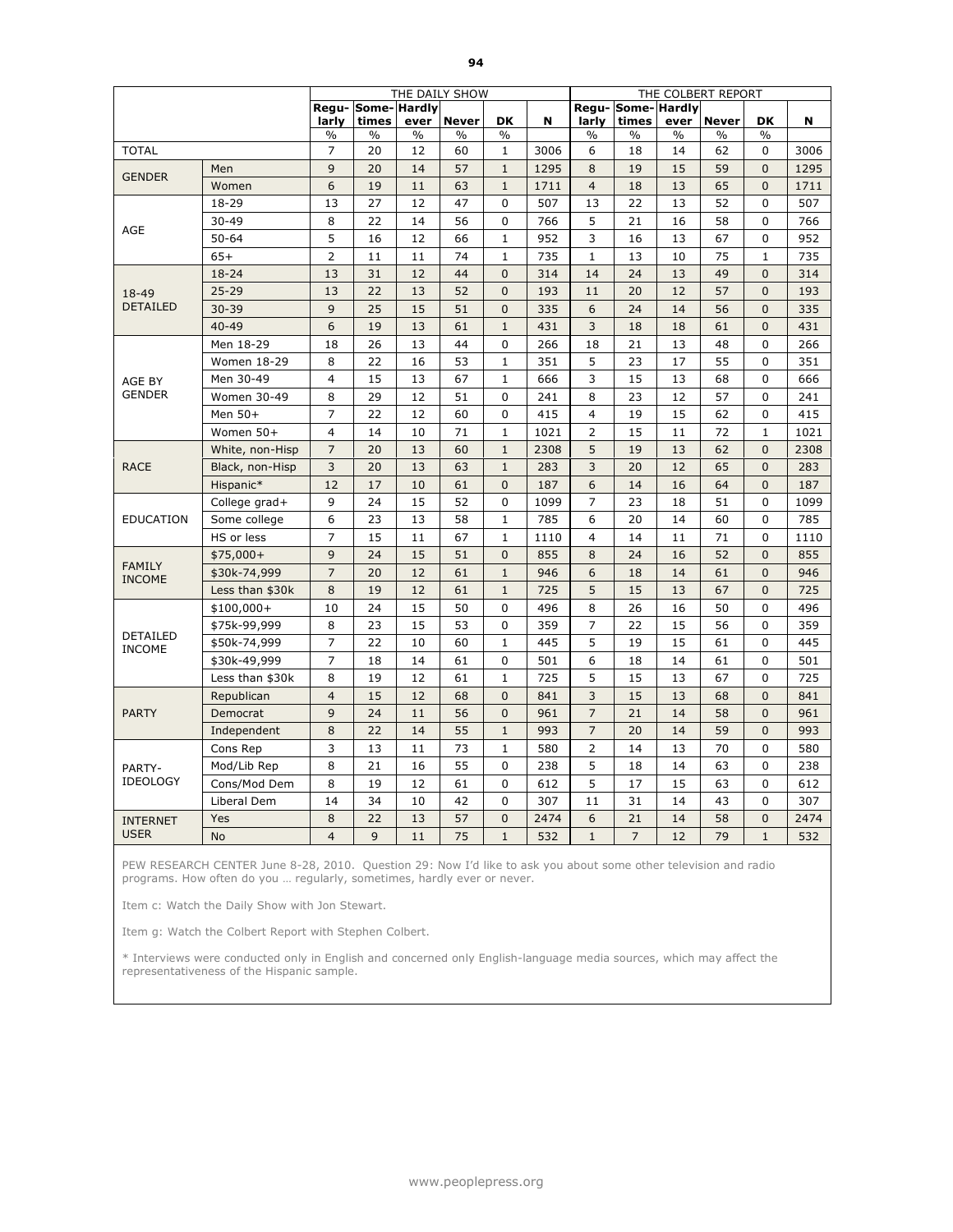|                                |                 |                |                             |                | <b>GLENN BECK SHOW</b> |                |      |                |                           |                | <b>SEAN HANNITY SHOW</b> |                |      |
|--------------------------------|-----------------|----------------|-----------------------------|----------------|------------------------|----------------|------|----------------|---------------------------|----------------|--------------------------|----------------|------|
|                                |                 | larly          | Regu- Some- Hardly<br>times | ever           | <b>Never</b>           | <b>DK</b>      | N    | larly          | Regu-Some-Hardly<br>times | ever           | <b>Never</b>             | <b>DK</b>      | N    |
|                                |                 | $\%$           | $\%$                        | $\frac{0}{0}$  | $\%$                   | $\frac{0}{0}$  |      | $\frac{0}{0}$  | $\%$                      | $\frac{0}{0}$  | $\%$                     | $\frac{0}{0}$  |      |
| <b>TOTAL</b>                   |                 | $\overline{7}$ | 13                          | 8              | 72                     | $\mathbf{1}$   | 3006 | 6              | 11                        | 9              | 73                       | $\mathbf{1}$   | 3006 |
| <b>GENDER</b>                  | Men             | $\overline{7}$ | 14                          | 9              | 70                     | $\mathbf{0}$   | 1295 | $\overline{7}$ | 12                        | 10             | 71                       | $\mathbf{1}$   | 1295 |
|                                | Women           | $\overline{7}$ | 11                          | $\overline{7}$ | 74                     | $\mathbf 1$    | 1711 | 5              | 10                        | 8              | 76                       | $\mathbf 1$    | 1711 |
|                                | 18-29           | 5              | 6                           | 6              | 83                     | 0              | 507  | $\overline{2}$ | 6                         | 8              | 84                       | $\mathbf 0$    | 507  |
| AGE                            | $30 - 49$       | 6              | 14                          | 9              | 70                     | 0              | 766  | 5              | 12                        | 11             | 73                       | $\mathbf 0$    | 766  |
|                                | $50 - 64$       | $\overline{7}$ | 14                          | 9              | 70                     | $\mathbf{1}$   | 952  | 8              | 12                        | 9              | 70                       | $\mathbf{1}$   | 952  |
|                                | $65+$           | 10             | 16                          | 9              | 64                     | $\mathbf{1}$   | 735  | 10             | 14                        | 8              | 65                       | $\overline{2}$ | 735  |
|                                | $18 - 24$       | 5              | 6                           | 5              | 83                     | $\mathbf{0}$   | 314  | $\overline{2}$ | 5                         | $\overline{7}$ | 85                       | $\overline{0}$ | 314  |
| 18-49                          | $25 - 29$       | 6              | 6                           | 6              | 82                     | $\mathbf{1}$   | 193  | $\overline{2}$ | 6                         | 8              | 83                       | $\mathbf{1}$   | 193  |
| <b>DETAILED</b>                | $30 - 39$       | 6              | 13                          | 8              | 73                     | $\mathbf{1}$   | 335  | 5              | 11                        | 9              | 76                       | $\Omega$       | 335  |
|                                | $40 - 49$       | 6              | 16                          | 10             | 68                     | $\overline{0}$ | 431  | $\overline{4}$ | 13                        | 12             | 70                       | $\overline{0}$ | 431  |
|                                | Men 18-29       | 6              | 8                           | 5              | 80                     | $\mathbf{1}$   | 266  | 3              | 5                         | $\overline{7}$ | 85                       | $\mathbf 0$    | 266  |
|                                | Women 18-29     | 6              | 17                          | 10             | 67                     | 0              | 351  | 6              | 13                        | 12             | 69                       | $\mathbf 0$    | 351  |
| AGE BY                         | Men 30-49       | 8              | 16                          | 11             | 65                     | 0              | 666  | 10             | 15                        | 10             | 64                       | $\mathbf{1}$   | 666  |
| <b>GENDER</b>                  | Women 30-49     | $\overline{4}$ | 5                           | 6              | 85                     | 0              | 241  | $\mathbf{1}$   | 6                         | 9              | 84                       | $\Omega$       | 241  |
|                                | Men 50+         | 6              | 12                          | 8              | 73                     | $\mathbf{1}$   | 415  | 4              | 11                        | 9              | 76                       | $\Omega$       | 415  |
|                                | Women 50+       | 8              | 13                          | $\overline{7}$ | 71                     | $\mathbf{1}$   | 1021 | 8              | 11                        | $\overline{7}$ | 72                       | $\overline{2}$ | 1021 |
|                                | White, non-Hisp | $\overline{7}$ | 14                          | 8              | 70                     | $\mathbf{0}$   | 2308 | $\overline{7}$ | 12                        | 8              | 71                       | $\mathbf{1}$   | 2308 |
| <b>RACE</b>                    | Black, non-Hisp | $\mathbf{1}$   | 8                           | 6              | 84                     | $\mathbf{1}$   | 283  | $\overline{2}$ | $\overline{7}$            | $\overline{7}$ | 84                       | $\mathbf{1}$   | 283  |
|                                | Hispanic*       | 5              | 10                          | 9              | 76                     | $\mathbf{1}$   | 187  | $\overline{4}$ | 5                         | 13             | 77                       | $\mathbf{1}$   | 187  |
|                                | College grad+   | $\overline{7}$ | 13                          | 10             | 70                     | 0              | 1099 | $\overline{7}$ | 14                        | 10             | 68                       | $\mathbf{1}$   | 1099 |
| <b>EDUCATION</b>               | Some college    | 6              | 14                          | 9              | 70                     | $\mathbf{1}$   | 785  | $\overline{7}$ | 10                        | 9              | 73                       | $\mathbf{1}$   | 785  |
|                                | HS or less      | $\overline{7}$ | 11                          | $\overline{7}$ | 74                     | $\mathbf{1}$   | 1110 | 5              | 9                         | 8              | 77                       | $\mathbf{1}$   | 1110 |
|                                | $$75,000+$      | 6              | 16                          | 10             | 68                     | $\mathbf{0}$   | 855  | 8              | 14                        | 9              | 69                       | $\Omega$       | 855  |
| <b>FAMILY</b><br><b>INCOME</b> | \$30k-74,999    | 9              | 13                          | 9              | 68                     | $\mathbf 0$    | 946  | $\overline{7}$ | 12                        | 11             | 69                       | $\mathbf{1}$   | 946  |
|                                | Less than \$30k | $\overline{4}$ | 10                          | 6              | 79                     | $1\,$          | 725  | 3              | 8                         | 8              | 80                       | $\mathbf{1}$   | 725  |
|                                | $$100,000+$     | $\overline{7}$ | 15                          | 8              | 70                     | 0              | 496  | 9              | 13                        | 8              | 70                       | 0              | 496  |
|                                | \$75k-99,999    | 5              | 18                          | 11             | 65                     | 0              | 359  | 6              | 14                        | 9              | 69                       | $\mathbf{1}$   | 359  |
| DETAILED<br><b>INCOME</b>      | \$50k-74,999    | 9              | 15                          | 11             | 64                     | $\mathbf 1$    | 445  | 8              | 13                        | 12             | 66                       | $\mathbf{1}$   | 445  |
|                                | \$30k-49,999    | 9              | 12                          | 8              | 71                     | 0              | 501  | 6              | 10                        | 11             | 72                       | 0              | 501  |
|                                | Less than \$30k | $\overline{4}$ | 10                          | 6              | 79                     | $\mathbf{1}$   | 725  | 3              | 8                         | 8              | 80                       | $\mathbf{1}$   | 725  |
|                                | Republican      | 14             | 23                          | 10             | 53                     | $\mathbf{0}$   | 841  | 15             | 20                        | 11             | 53                       | $\mathbf{1}$   | 841  |
| <b>PARTY</b>                   | Democrat        | $\overline{2}$ | 6                           | 6              | 86                     | $\mathbf 1$    | 961  | $\mathbf{1}$   | $\overline{4}$            | 8              | 86                       | $\mathbf 1$    | 961  |
|                                | Independent     | $\overline{7}$ | 13                          | 9              | 72                     | $\mathbf 1$    | 993  | 5              | 11                        | 8              | 74                       | $\mathbf{1}$   | 993  |
|                                | Cons Rep        | 19             | 28                          | 9              | 45                     | 0              | 580  | 20             | 25                        | 13             | 41                       | 1              | 580  |
| PARTY-                         | Mod/Lib Rep     | 5              | 12                          | 15             | 68                     | 0              | 238  | 5              | 8                         | 9              | 77                       | $\mathbf{1}$   | 238  |
| <b>IDEOLOGY</b>                | Cons/Mod Dem    | $\overline{2}$ | 6                           | $\overline{7}$ | 84                     | $\mathbf{1}$   | 612  | $\mathbf{1}$   | 5                         | 10             | 84                       | $\mathbf{1}$   | 612  |
|                                | Liberal Dem     | $\mathbf 0$    | 6                           | 5              | 88                     | $\mathbf 0$    | 307  | 0              | $\overline{4}$            | 5              | 90                       | $\mathbf{1}$   | 307  |
| <b>INTERNET</b>                | Yes             | $\overline{7}$ | 13                          | 8              | 72                     | $\mathbf{0}$   | 2474 | 6              | 11                        | 9              | 73                       | $\mathbf{0}$   | 2474 |
| <b>USER</b>                    | <b>No</b>       | $\overline{7}$ | 10                          | $\overline{7}$ | 74                     | $\mathbf{1}$   | 532  | 5              | 8                         | 8              | 77                       | $\overline{2}$ | 532  |

Item h: Watch the Glenn Beck show.

Item b: Watch the Sean Hannity show.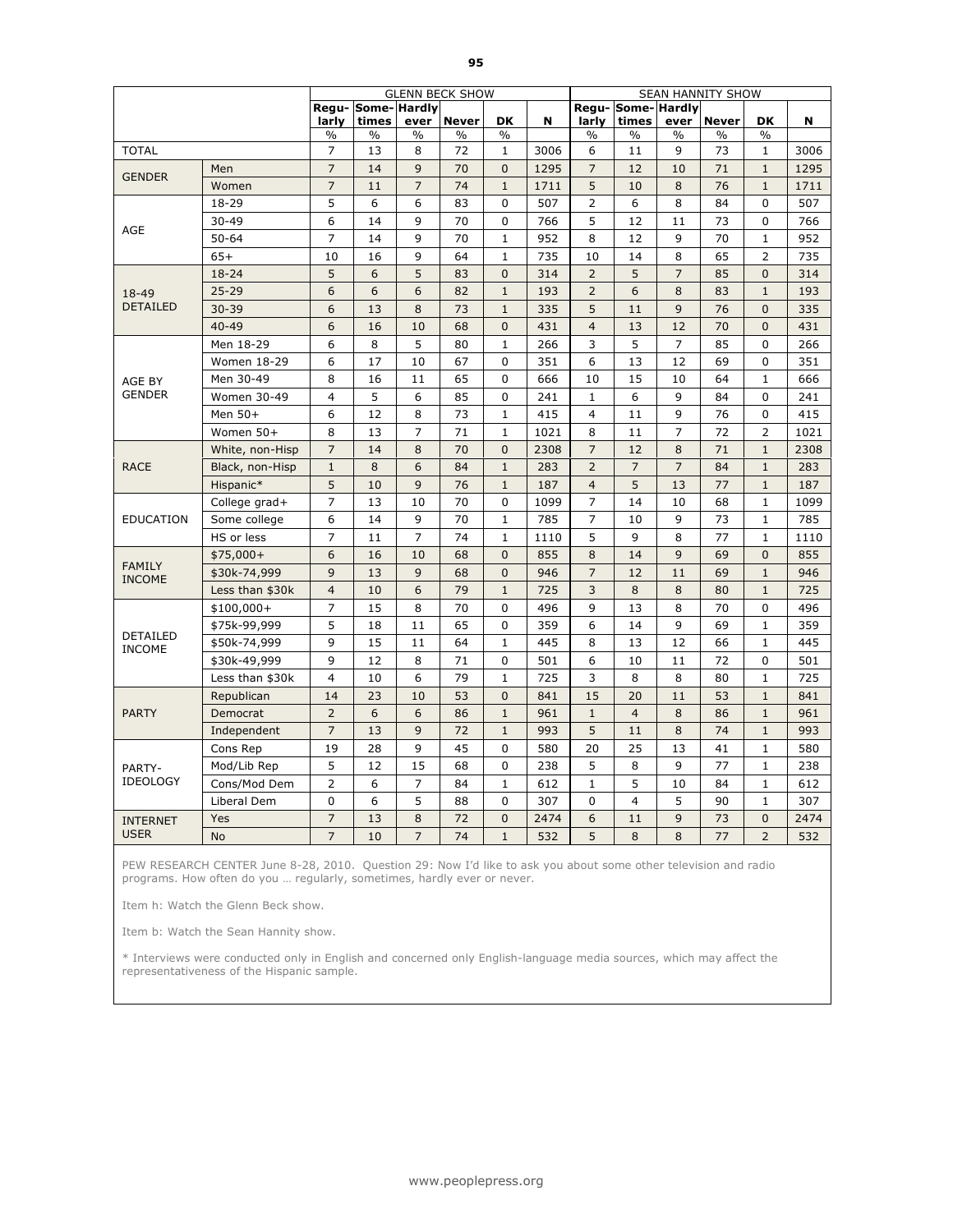|                           |                 | THE O'REILLY FACTOR WITH BILL O'REILLY |                             |               |               |                | RUSH LIMBAUGH'S RADIO SHOW |                |                           |                |              |                |      |
|---------------------------|-----------------|----------------------------------------|-----------------------------|---------------|---------------|----------------|----------------------------|----------------|---------------------------|----------------|--------------|----------------|------|
|                           |                 | larly                                  | Regu- Some- Hardly<br>times | ever          | <b>Never</b>  | <b>DK</b>      | N                          | larly          | Regu-Some-Hardly<br>times | ever           | <b>Never</b> | <b>DK</b>      | N    |
|                           |                 | $\%$                                   | $\frac{0}{0}$               | $\frac{0}{0}$ | $\frac{0}{0}$ | $\frac{0}{6}$  |                            | $\%$           | $\%$                      | $\frac{0}{0}$  | $\%$         | $\%$           |      |
| <b>TOTAL</b>              |                 | 10                                     | 20                          | 13            | 57            | 0              | 3006                       | 5              | 13                        | 10             | 72           | 0              | 3006 |
| <b>GENDER</b>             | Men             | 11                                     | 20                          | 14            | 55            | $\mathbf{1}$   | 1295                       | 6              | 14                        | 10             | 69           | $\mathbf{0}$   | 1295 |
|                           | Women           | 9                                      | 20                          | 12            | 59            | $\mathbf{0}$   | 1711                       | $\overline{4}$ | 11                        | 9              | 75           | $\mathbf{0}$   | 1711 |
|                           | 18-29           | 5                                      | 16                          | 10            | 69            | 0              | 507                        | 3              | 9                         | 8              | 80           | 0              | 507  |
| AGE                       | $30 - 49$       | $\overline{7}$                         | 22                          | 16            | 55            | 0              | 766                        | 5              | 14                        | 11             | 69           | 0              | 766  |
|                           | $50 - 64$       | 12                                     | 20                          | 14            | 53            | $\mathbf{1}$   | 952                        | 5              | 12                        | 10             | 72           | $\mathbf 0$    | 952  |
|                           | $65+$           | 16                                     | 22                          | 11            | 51            | $\mathbf{1}$   | 735                        | 8              | 15                        | 9              | 68           | $\mathbf{1}$   | 735  |
|                           | 18-24           | $\overline{4}$                         | 13                          | 12            | 70            | $\mathbf{0}$   | 314                        | 3              | 9                         | 8              | 81           | $\overline{0}$ | 314  |
| 18-49<br><b>DETAILED</b>  | $25 - 29$       | 5                                      | 19                          | 6             | 68            | $\mathbf{1}$   | 193                        | $\overline{4}$ | 9                         | 8              | 78           | $\mathbf{0}$   | 193  |
|                           | $30 - 39$       | 6                                      | 19                          | 19            | 56            | $\mathbf{0}$   | 335                        | $\overline{4}$ | 15                        | 12             | 69           | $\mathbf{0}$   | 335  |
|                           | $40 - 49$       | 8                                      | 24                          | 13            | 54            | $\mathbf{0}$   | 431                        | 6              | 14                        | 11             | 70           | $\mathbf{0}$   | 431  |
|                           | Men 18-29       | 5                                      | 17                          | 8             | 69            | $\mathbf{1}$   | 266                        | 5              | 10                        | $\overline{7}$ | 78           | 0              | 266  |
|                           | Women 18-29     | 8                                      | 21                          | 17            | 54            | 0              | 351                        | 6              | 18                        | 10             | 66           | $\mathbf 0$    | 351  |
| AGE BY                    | Men 30-49       | 16                                     | 22                          | 14            | 46            | $\mathbf{1}$   | 666                        | 8              | 15                        | 11             | 66           | $\mathbf 0$    | 666  |
| <b>GENDER</b>             | Women 30-49     | $\overline{\mathbf{4}}$                | 15                          | 12            | 69            | $\mathbf 0$    | 241                        | $\overline{2}$ | 8                         | 9              | 81           | $\mathbf 0$    | 241  |
|                           | Men 50+         | $\overline{7}$                         | 23                          | 14            | 57            | $\mathbf 0$    | 415                        | 4              | 12                        | 12             | 72           | 0              | 415  |
|                           | Women 50+       | 12                                     | 20                          | 11            | 57            | $\mathbf 0$    | 1021                       | 5              | 12                        | 8              | 75           | $\mathbf{1}$   | 1021 |
|                           | White, non-Hisp | 11                                     | 20                          | 13            | 56            | $\mathbf{0}$   | 2308                       | 6              | 14                        | 10             | 70           | $\mathbf{0}$   | 2308 |
| <b>RACE</b>               | Black, non-Hisp | 3                                      | 19                          | 14            | 64            | $\mathbf{0}$   | 283                        | $\mathbf{1}$   | $\overline{7}$            | 5              | 87           | $\mathbf{0}$   | 283  |
|                           | Hispanic*       | 6                                      | 16                          | 14            | 61            | $\overline{2}$ | 187                        | 3              | 10                        | 11             | 74           | $\mathbf{1}$   | 187  |
|                           | College grad+   | 11                                     | 22                          | 14            | 53            | $\mathbf{0}$   | 1099                       | $\overline{7}$ | 12                        | 11             | 70           | $\Omega$       | 1099 |
| <b>EDUCATION</b>          | Some college    | 10                                     | 20                          | 12            | 57            | 0              | 785                        | 6              | 15                        | 9              | 70           | $\mathbf 0$    | 785  |
|                           | HS or less      | 8                                      | 19                          | 12            | 60            | $\mathbf{1}$   | 1110                       | 3              | 12                        | 9              | 75           | $\mathbf 0$    | 1110 |
| <b>FAMILY</b>             | $$75,000+$      | 12                                     | 21                          | 14            | 53            | $\mathbf{0}$   | 855                        | $\overline{7}$ | 15                        | 10             | 69           | $\overline{0}$ | 855  |
| <b>INCOME</b>             | \$30k-74,999    | 12                                     | 22                          | 14            | 51            | $\overline{0}$ | 946                        | $\overline{7}$ | 13                        | 10             | 70           | $\Omega$       | 946  |
|                           | Less than \$30k | 5                                      | 18                          | 13            | 64            | $\mathbf{1}$   | 725                        | $\overline{2}$ | 11                        | 10             | 76           | $\mathbf{0}$   | 725  |
|                           | $$100,000+$     | 12                                     | 22                          | 13            | 53            | 0              | 496                        | 8              | 13                        | 10             | 69           | $\Omega$       | 496  |
|                           | \$75k-99,999    | 12                                     | 20                          | 15            | 53            | 0              | 359                        | 5              | 16                        | 11             | 68           | $\Omega$       | 359  |
| DETAILED<br><b>INCOME</b> | \$50k-74,999    | 15                                     | 23                          | 16            | 46            | $\mathbf 0$    | 445                        | $\overline{7}$ | 13                        | 13             | 66           | 0              | 445  |
|                           | \$30k-49,999    | 9                                      | 22                          | 13            | 55            | 0              | 501                        | $\overline{7}$ | 12                        | 8              | 73           | 0              | 501  |
|                           | Less than \$30k | 5                                      | 18                          | 13            | 64            | $\mathbf{1}$   | 725                        | $\overline{2}$ | 11                        | 10             | 76           | $\Omega$       | 725  |
|                           | Republican      | 21                                     | 25                          | 15            | 40            | $\mathbf{0}$   | 841                        | 13             | 23                        | 15             | 49           | $\overline{0}$ | 841  |
| <b>PARTY</b>              | Democrat        | 3                                      | 16                          | 12            | 69            | $\mathbf{1}$   | 961                        | $\overline{2}$ | 5                         | 6              | 88           | $\mathbf{0}$   | 961  |
|                           | Independent     | 9                                      | 21                          | 14            | 56            | $\mathbf{0}$   | 993                        | $\overline{4}$ | 13                        | 10             | 73           | $\mathbf{0}$   | 993  |
|                           | Cons Rep        | 27                                     | 26                          | 13            | 33            | $\mathbf{0}$   | 580                        | 17             | 27                        | 14             | 41           | $\Omega$       | 580  |
| PARTY-                    | Mod/Lib Rep     | 9                                      | 22                          | 19            | 50            | 0              | 238                        | 5              | 15                        | 16             | 64           | 0              | 238  |
| <b>IDEOLOGY</b>           | Cons/Mod Dem    | 4                                      | 18                          | 12            | 66            | $\mathbf{1}$   | 612                        | $\overline{2}$ | 7                         | $\overline{7}$ | 85           | $\mathbf 0$    | 612  |
|                           | Liberal Dem     | $\mathbf 1$                            | 12                          | 13            | 73            | $\mathbf{1}$   | 307                        | $\mathbf{1}$   | $\overline{2}$            | $\overline{4}$ | 93           | $\mathbf 0$    | 307  |
| <b>INTERNET</b>           | Yes             | 10                                     | 21                          | 13            | 56            | $\mathbf{0}$   | 2474                       | 6              | 13                        | 10             | 71           | $\mathbf{0}$   | 2474 |
| <b>USER</b>               | <b>No</b>       | 8                                      | 16                          | 11            | 63            | $\mathbf{1}$   | 532                        | 3              | 10                        | 8              | 78           | $\mathbf{1}$   | 532  |

Item f: Watch the O'Reilly Factor with Bill O'Reilly.

Item d: Listen to Rush Limbaugh's radio show.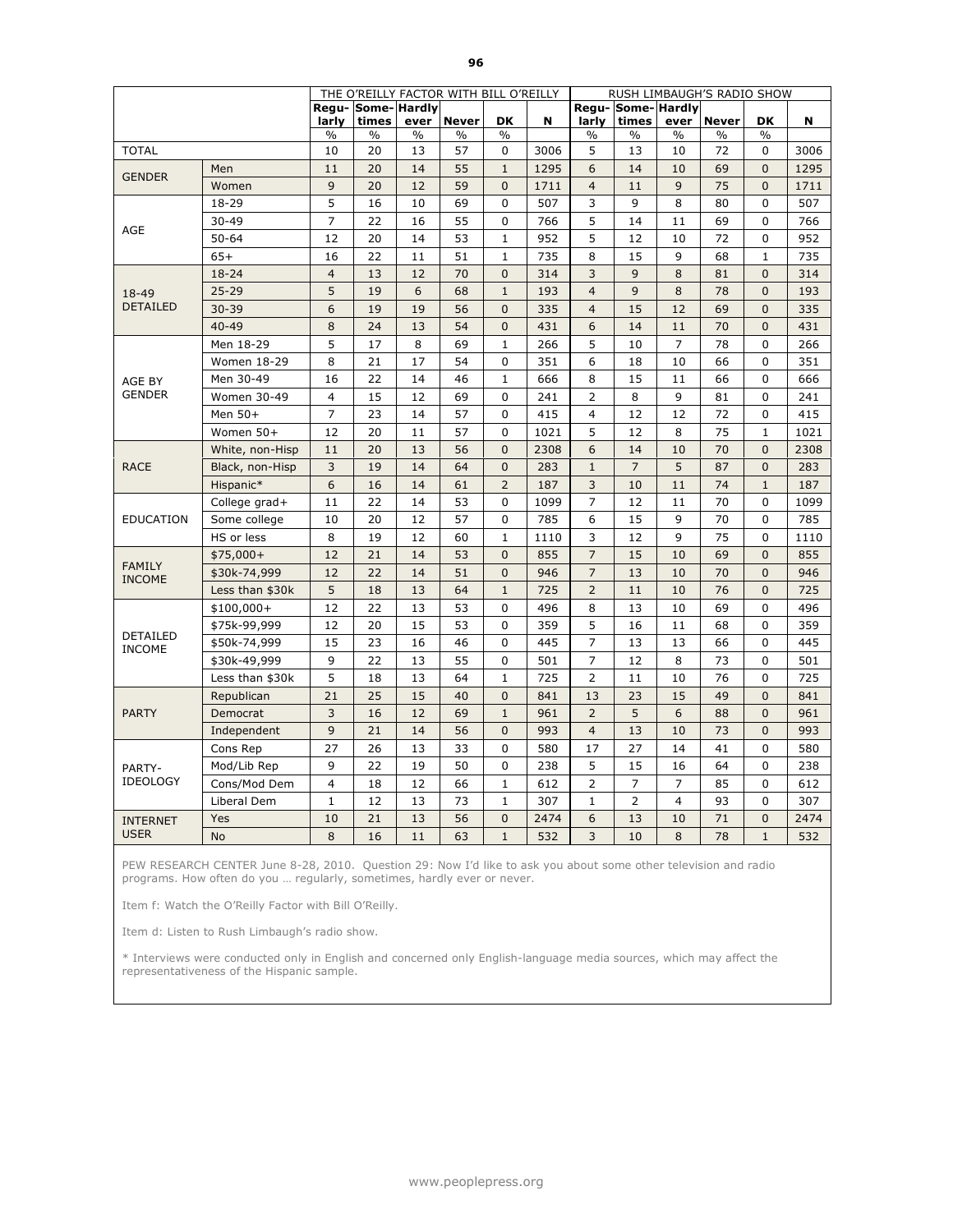|                                  |                 |                | HARDBALL WITH CHRIS MATTHEWS |                       |                               |                            |      | COUNTDOWN WITH KEITH OLBERMANN |                        |                       |                               |                            |      |
|----------------------------------|-----------------|----------------|------------------------------|-----------------------|-------------------------------|----------------------------|------|--------------------------------|------------------------|-----------------------|-------------------------------|----------------------------|------|
|                                  |                 |                | Regu- Some- Hardly           |                       |                               |                            |      |                                | Regu-Some-Hardly       |                       |                               |                            |      |
|                                  |                 | larly<br>$\%$  | times<br>$\%$                | ever<br>$\frac{0}{0}$ | <b>Never</b><br>$\frac{0}{0}$ | <b>DK</b><br>$\frac{0}{0}$ | N    | larly<br>$\frac{0}{0}$         | times<br>$\frac{0}{0}$ | ever<br>$\frac{0}{0}$ | <b>Never</b><br>$\frac{0}{0}$ | <b>DK</b><br>$\frac{0}{0}$ | N    |
| <b>TOTAL</b>                     |                 | 4              | 15                           | 14                    | 67                            | 0                          | 3006 | 3                              | 10                     | 9                     | 78                            | 0                          | 3006 |
|                                  | Men             | 5              | 18                           | 15                    | 63                            | $\overline{0}$             | 1295 | $\overline{4}$                 | 10                     | 9                     | 77                            | $\mathbf{0}$               | 1295 |
| <b>GENDER</b>                    | Women           | $\mathsf 3$    | 13                           | 13                    | 71                            | $\mathbf{0}$               | 1711 | $\overline{2}$                 | 10                     | 8                     | 79                            | $\Omega$                   | 1711 |
|                                  | 18-29           | $\mathbf 1$    | 11                           | 11                    | 76                            | 0                          | 507  | $\overline{2}$                 | 8                      | 6                     | 84                            | 0                          | 507  |
|                                  | $30 - 49$       | $\overline{4}$ | 15                           | 16                    | 65                            | 0                          | 766  | 3                              | 10                     | 11                    | 75                            | 0                          | 766  |
| AGE                              | $50 - 64$       | 3              | 20                           | 14                    | 63                            | 0                          | 952  | 3                              | 11                     | 10                    | 75                            | $\mathbf{1}$               | 952  |
|                                  | $65+$           | 8              | 17                           | 12                    | 63                            | $\mathbf 0$                | 735  | $\overline{4}$                 | 9                      | 8                     | 78                            | $\mathbf{1}$               | 735  |
|                                  | $18 - 24$       | $\mathbf{1}$   | 10                           | 13                    | 76                            | $\overline{0}$             | 314  | $\overline{2}$                 | 9                      | 5                     | 84                            | $\Omega$                   | 314  |
| 18-49                            | $25 - 29$       | $\mathbf{1}$   | 13                           | $\overline{9}$        | 76                            | $\mathbf{0}$               | 193  | $\overline{2}$                 | $\overline{7}$         | 6                     | 85                            | $\mathbf{0}$               | 193  |
| <b>DETAILED</b>                  | $30 - 39$       | 5              | 11                           | 17                    | 68                            | $\overline{0}$             | 335  | 3                              | 10                     | 11                    | 76                            | $\mathbf{0}$               | 335  |
|                                  | $40 - 49$       | $\overline{4}$ | 18                           | 16                    | 62                            | $\mathbf{0}$               | 431  | 3                              | 11                     | 11                    | 75                            | $\mathbf{0}$               | 431  |
|                                  | Men 18-29       | $\overline{2}$ | 15                           | 10                    | 73                            | $\Omega$                   | 266  | $\overline{2}$                 | 8                      | 6                     | 84                            | $\Omega$                   | 266  |
|                                  | Women 18-29     | 5              | 17                           | 17                    | 61                            | $\Omega$                   | 351  | $\overline{4}$                 | 11                     | 11                    | 74                            | 0                          | 351  |
| AGE BY                           | Men 30-49       | 5              | 21                           | 15                    | 57                            | $\mathbf 1$                | 666  | $\overline{4}$                 | 11                     | 10                    | 74                            | $\mathbf{1}$               | 666  |
| <b>GENDER</b>                    | Women 30-49     | 0              | 8                            | 12                    | 79                            | 0                          | 241  | $\overline{2}$                 | 9                      | 5                     | 84                            | 0                          | 241  |
|                                  | Men 50+         | 3              | 12                           | 16                    | 68                            | 0                          | 415  | 3                              | 10                     | 11                    | 76                            | $\Omega$                   | 415  |
|                                  | Women 50+       | $\overline{4}$ | 16                           | 11                    | 68                            | 0                          | 1021 | $\overline{2}$                 | 10                     | 9                     | 78                            | $\mathbf{1}$               | 1021 |
|                                  | White, non-Hisp | 3              | 15                           | 13                    | 69                            | $\mathbf 0$                | 2308 | $\overline{2}$                 | 9                      | 8                     | 80                            | $\mathbf{1}$               | 2308 |
| <b>RACE</b>                      | Black, non-Hisp | $\overline{7}$ | 20                           | 14                    | 58                            | $\mathbf{0}$               | 283  | $\overline{4}$                 | 17                     | 11                    | 67                            | $\mathbf{0}$               | 283  |
|                                  | Hispanic*       | $\overline{4}$ | 16                           | 15                    | 65                            | $\overline{0}$             | 187  | 6                              | 8                      | 14                    | 73                            | $\mathbf{0}$               | 187  |
|                                  | College grad+   | $\overline{4}$ | 17                           | 17                    | 63                            | 0                          | 1099 | 3                              | 10                     | 11                    | 75                            | 0                          | 1099 |
| <b>EDUCATION</b>                 | Some college    | 3              | 15                           | 12                    | 69                            | $\mathbf{0}$               | 785  | $\overline{2}$                 | 9                      | 8                     | 80                            | $\Omega$                   | 785  |
|                                  | HS or less      | $\overline{4}$ | 15                           | 13                    | 69                            | 0                          | 1110 | 3                              | 10                     | 8                     | 79                            | $\mathbf{1}$               | 1110 |
|                                  | $$75,000+$      | $\overline{4}$ | 16                           | 16                    | 64                            | 0                          | 855  | 3                              | 11                     | 10                    | 75                            | $\mathbf{0}$               | 855  |
| <b>FAMILY</b><br><b>INCOME</b>   | \$30k-74,999    | 3              | 18                           | 15                    | 63                            | $\mathbf{0}$               | 946  | 3                              | 11                     | 11                    | 75                            | $\Omega$                   | 946  |
|                                  | Less than \$30k | $\overline{4}$ | 15                           | 12                    | 69                            | $\mathbf{0}$               | 725  | $\overline{2}$                 | 9                      | 8                     | 80                            | $\mathbf{1}$               | 725  |
| <b>DETAILED</b><br><b>INCOME</b> | $$100,000+$     | $\overline{4}$ | 16                           | 16                    | 65                            | $\Omega$                   | 496  | 5                              | 11                     | 11                    | 74                            | $\Omega$                   | 496  |
|                                  | \$75k-99,999    | 4              | 17                           | 16                    | 62                            | 0                          | 359  | 2                              | 11                     | 10                    | 77                            | 0                          | 359  |
|                                  | \$50k-74,999    | 4              | 21                           | 15                    | 61                            | 0                          | 445  | 5                              | 11                     | 11                    | 73                            | 0                          | 445  |
|                                  | \$30k-49,999    | 3              | 15                           | 15                    | 66                            | $\mathbf 1$                | 501  | $\mathbf{1}$                   | 10                     | 10                    | 77                            | $\mathbf{1}$               | 501  |
|                                  | Less than \$30k | $\overline{4}$ | 15                           | 12                    | 69                            | 0                          | 725  | $\overline{2}$                 | 9                      | 8                     | 80                            | $\mathbf{1}$               | 725  |
|                                  | Republican      | $\overline{2}$ | 14                           | 15                    | 70                            | $\overline{0}$             | 841  | $\overline{0}$                 | 5                      | 10                    | 84                            | $\mathbf{0}$               | 841  |
| <b>PARTY</b>                     | Democrat        | 6              | 17                           | 13                    | 63                            | $\mathbf{0}$               | 961  | 5                              | 15                     | 10                    | 69                            | $\mathbf{0}$               | 961  |
|                                  | Independent     | 3              | 16                           | 15                    | 65                            | $\mathbf 0$                | 993  | $\overline{2}$                 | 9                      | 8                     | 80                            | $\mathbf{1}$               | 993  |
|                                  | Cons Rep        | $\mathbf{1}$   | 14                           | 14                    | 70                            | 0                          | 580  | 0                              | 5                      | 9                     | 85                            | $\mathbf{1}$               | 580  |
| PARTY-                           | Mod/Lib Rep     | 3              | 13                           | 17                    | 66                            | 0                          | 238  | $\mathbf{1}$                   | 6                      | 12                    | 81                            | $\mathbf 0$                | 238  |
| <b>IDEOLOGY</b>                  | Cons/Mod Dem    | 6              | 18                           | 14                    | 63                            | 0                          | 612  | 5                              | 16                     | 11                    | 68                            | 0                          | 612  |
|                                  | Liberal Dem     | $\overline{7}$ | 16                           | 15                    | 61                            | $\mathbf 1$                | 307  | $\overline{7}$                 | 16                     | 10                    | 67                            | $\mathbf 0$                | 307  |
| <b>INTERNET</b>                  | Yes             | $\overline{4}$ | 15                           | 14                    | 67                            | $\overline{0}$             | 2474 | 3                              | 10                     | 9                     | 78                            | $\mathbf{0}$               | 2474 |
| <b>USER</b>                      | <b>No</b>       | $\overline{4}$ | 16                           | 11                    | 69                            | $\overline{0}$             | 532  | 3                              | 8                      | 9                     | 79                            | $\mathbf{1}$               | 532  |

Item e: Watch Hardball with Chris Matthews.

Item a: Watch Countdown with Keith Olbermann.